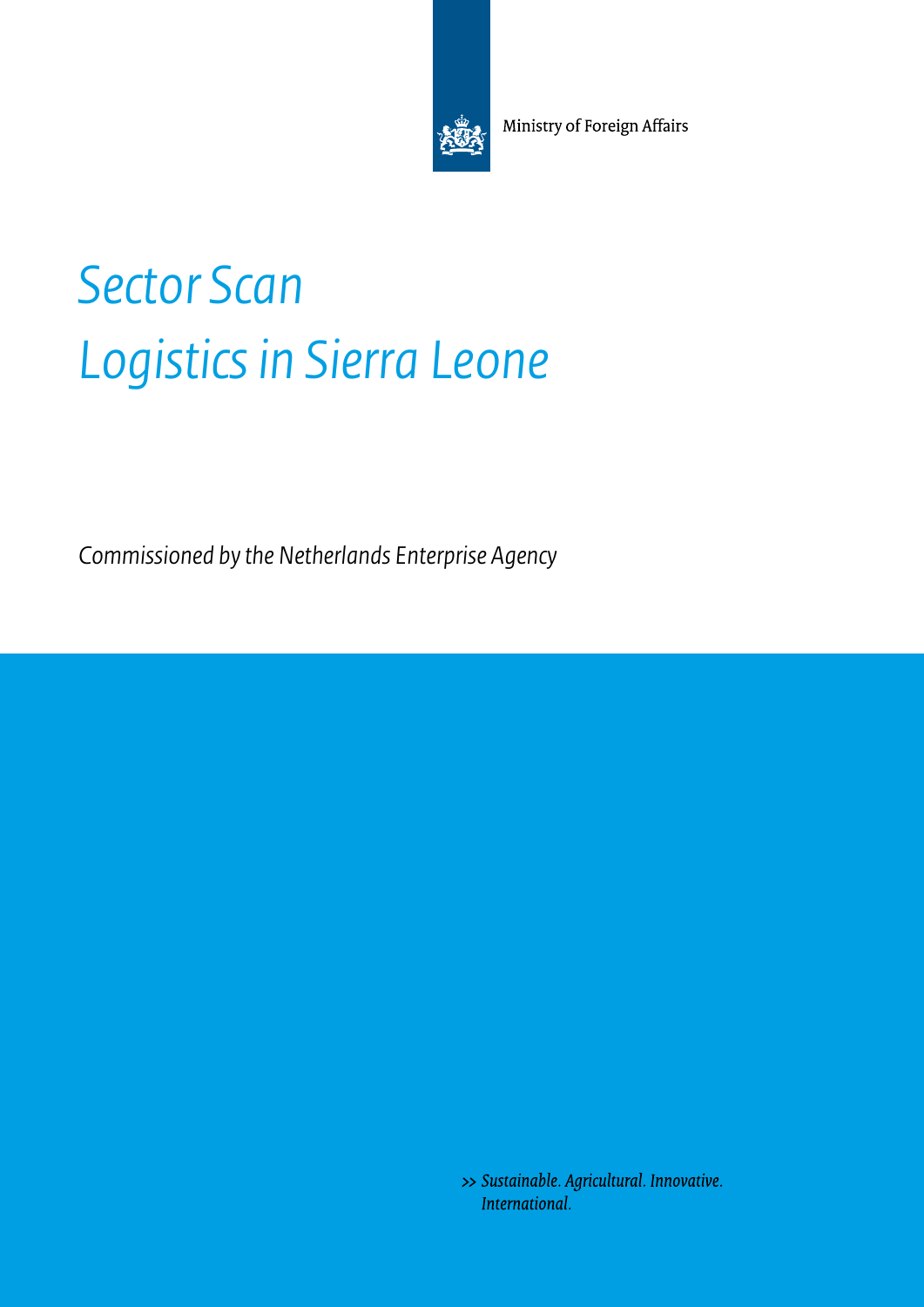# SLNBCC Sector scan

# Logistics in Sierra Leone

July 2018



 SLNBCC – Sierra Leone Netherlands Business and Cultural Council Written by Esther Kamara for the with support of SLIEPA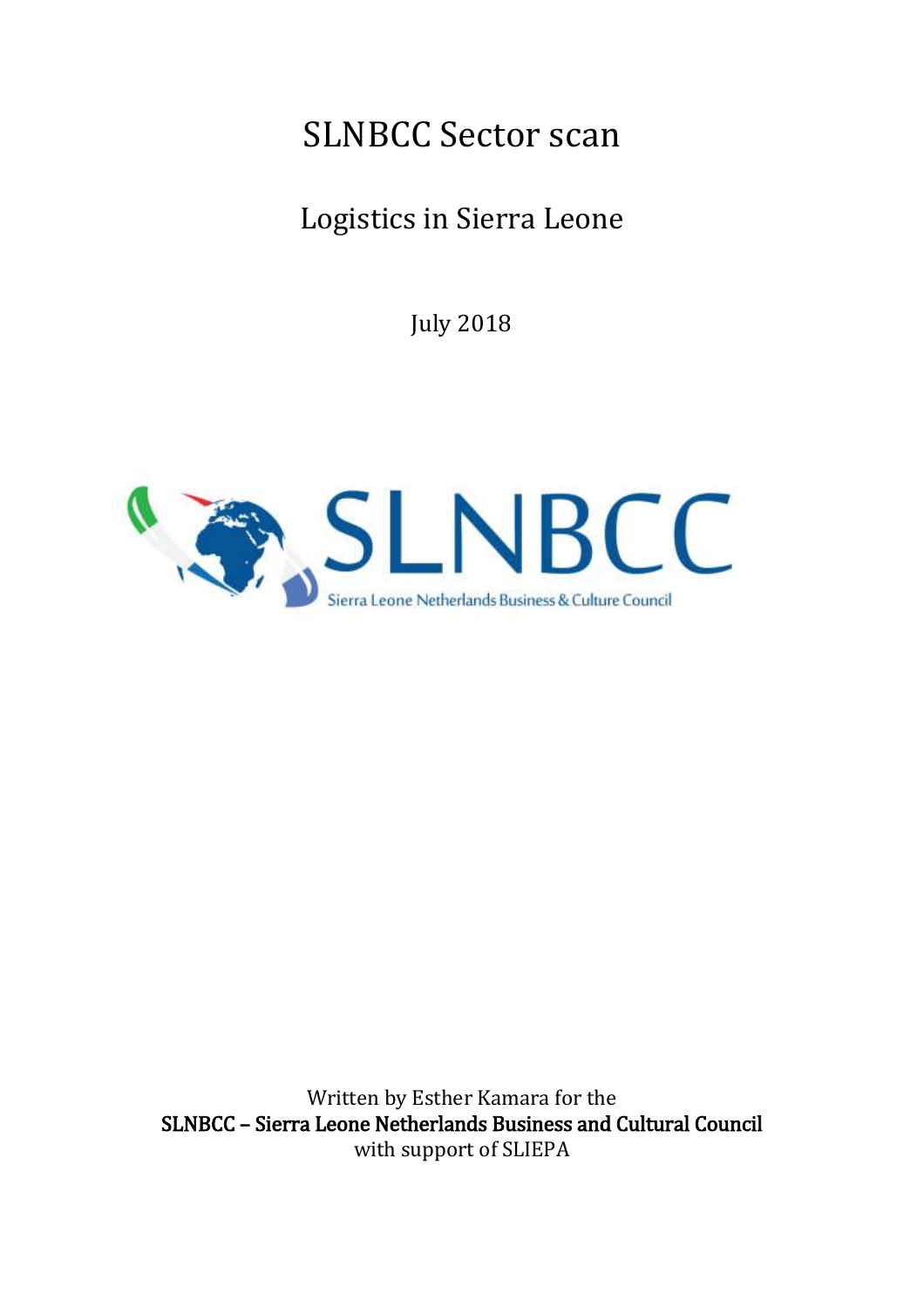# Table of contents

Nr.

| $\overline{2}$ | - Table of contents                      |
|----------------|------------------------------------------|
| 3              | - About SLNBCC                           |
| $\overline{4}$ | - Executive Summary                      |
| 5              | - Chapter 2   Acronyms                   |
| $6 - 8$        | - Chapter 3   The Sierra Leonean Context |
| 9              | - Chapter 4   Country Overview           |
| $10 - 15$      | - Chapter 5   The Logistics Sector       |
| $16 - 17$      | - Chapter 6   Transportation             |
| $18 - 21$      | - Chapter 7   Ports & Shipping           |
| $22 - 23$      | - Chapter 8   Supply Chain Logistics     |
| 24             | - Chapter 9   Policy Framework           |
| 25             | - Chapter 10   Institutional Framework   |
| $26 - 27$      | - Reference List                         |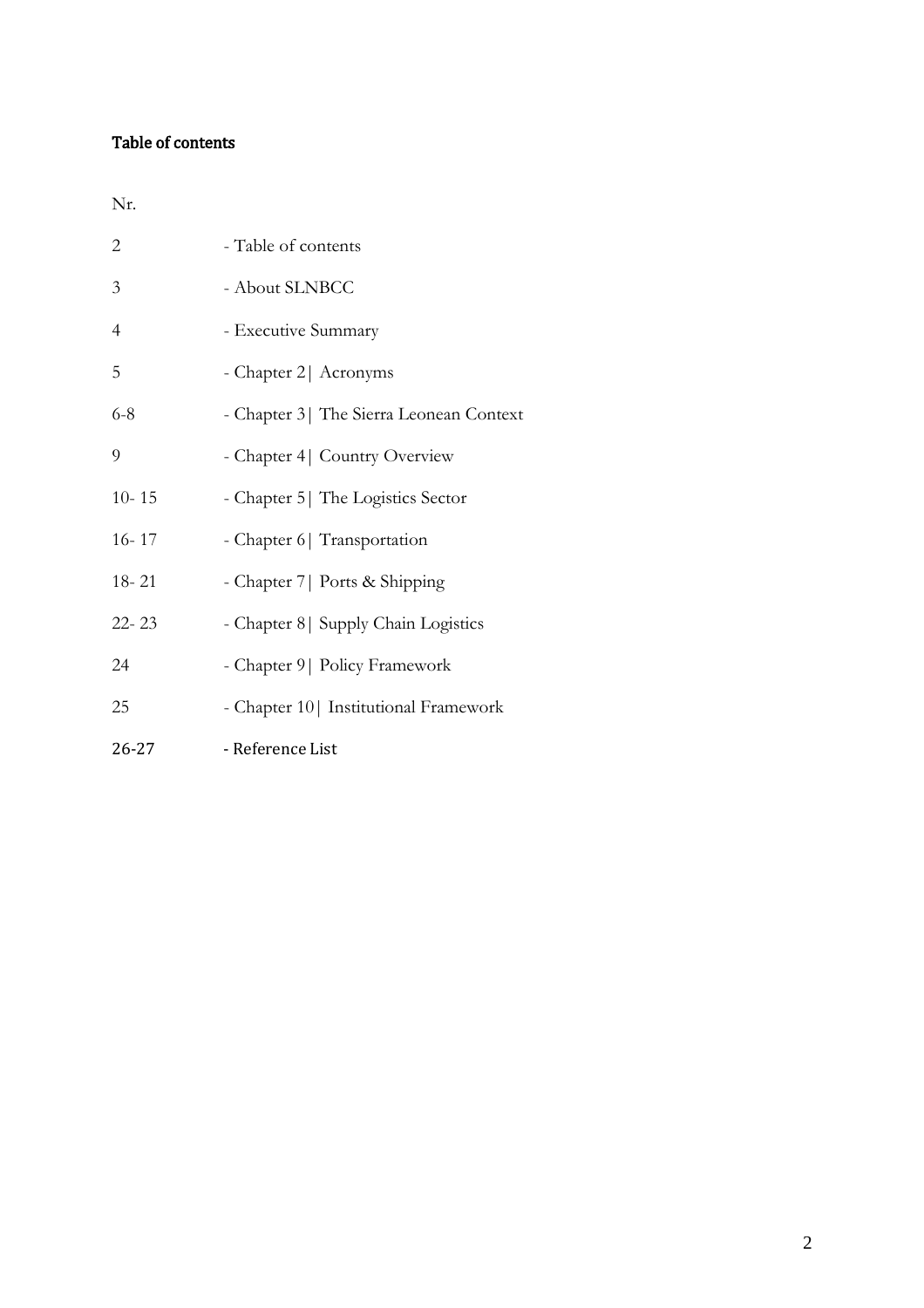# About SLNBCC

The Sierra Leone Netherlands Business and Culture Council (SLNBCC) is an affiliate of the GNBCC, Ghana. The SLNBCC has been officially registered and active since September 2017, and is currently building a network of companies from Sierra Leone and the Netherlands. The target being collaborations, investments or partnerships between companies from the two countries.

Our network consists of both government and the private sector actors, and we work closely together with the Sierra Leonean Investment and Export Promotion Agency (SLIEPA) and the Sierra Leonean Chamber for Agribusiness development (SLeCad). The SLNBCC is expanding its membership base, these members receive:

- Monthly newsletters
- Quarterly networking events
- Access to Dutch network, to Dutch companies with interest in Liberia/Sierra Leone and introductions
- Access to more information on the Netherlands Enterprise Agency's (RvO) financial instruments
- Workshops and seminars on business related topics The SLNBCC also offers paid business services to both members as well as non-members. These services include:
- Assisting with travel arrangements for business investors from the Netherlands to Sierra Leone
- Representing and assisting Dutch companies who do not have their own subsidiary, partner or office in Sierra Leone

This sector scan is part of the SLNBCC's efforts to attract foreign companies to engage in business with Sierra Leone. SLIEPA, the foreign investment agency of the government of Sierra Leone, has been a great help in gathering the information for this sector scan.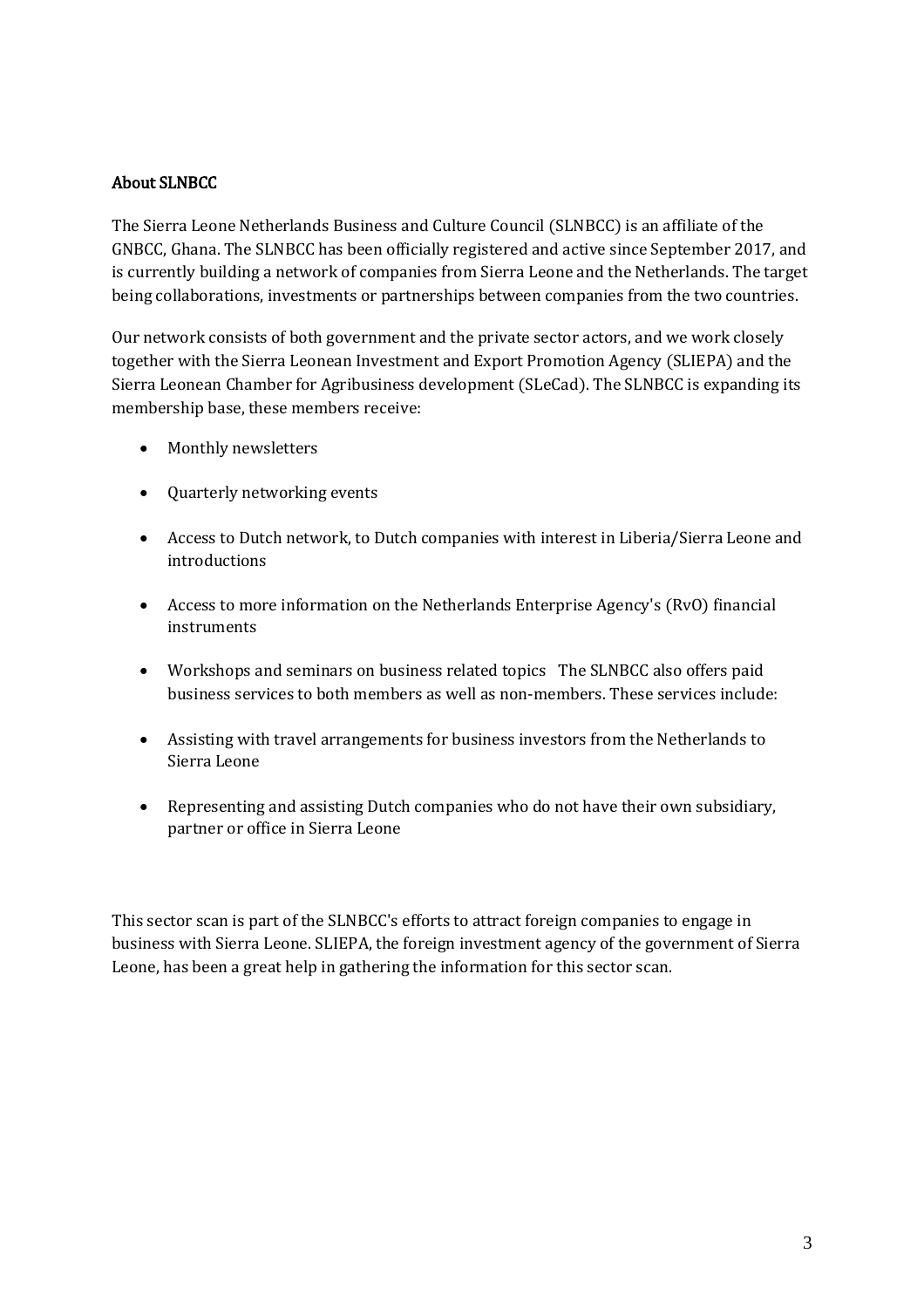## CHAPTER 1| Executive Summary

 outbreak has caused a stagnation in this development, however, the government is making Sierra Leone, with its wealth of mineral resources, fertile lands, large natural harbour and relative stability has the potential to develop tremendously. After a decade of civil war (1992- 2001), Sierra Leone was steadily recovering to its pre-war conditions. The recent Ebola concerted efforts towards the establishment of a stable economy. With the implementation of the Agenda For Prosperity in 2013, the GoSL (Government of Sierra Leone) is working towards the realisation of becoming a green, middle income, all-inclusive country by 2035.1

Currently, Sierra Leone has an underdeveloped infrastructure sector, which can be challenging for businesses. However, this underdevelopment also offers a **potential for innovation, creation** and development of the sector. This is especially interesting for companies with expertise in supply chain logistics, digital logistics, port development and transportation.

Also, the GoSL has signed a 25-year agreement with Bolloré for the rehabilitation and development of logistic and customs improvement for the Port of Freetown.2 Combined with the EVO Fenedex logistics management training in Sierra Leone, Liberia and Guinea, not only will the infrastructure logistics improve locally, but also regionally, strengthening the Moa River Union countries and potentially attracting foreign investment.

This sector scan provides an overview of the logistics sector, with detailed information and the identification of opportunities in transportation, ports and shipping and supply chain management.

| <b>Sector</b> | Ch. 6: Transportation                                                                                                                                                        | Ch. 7: Ports & Shipping                                                                                                                                            | Ch. 7: Supply Chain Logistics                                                                                               |
|---------------|------------------------------------------------------------------------------------------------------------------------------------------------------------------------------|--------------------------------------------------------------------------------------------------------------------------------------------------------------------|-----------------------------------------------------------------------------------------------------------------------------|
| Opportunities | Lorries<br>$\equiv$<br>Distribution<br>logistics<br>Coastal/inland<br>$\overline{\phantom{a}}$<br>transportation<br>Procurement<br>$\sim$<br>logistics<br>Equipment delivery | - Vessels<br>Digital innovation/logistics<br>- Central port facility<br>development<br>- Dredging<br>Heavy machinery delivery<br>Agency/relationship<br>management | - Value addition production<br>logistics<br>- Storaging/cooling facilities<br>- Distribution logistics<br>Digital logistics |

 1 the Agenda for Prosperity (A4P), GoSL, 2013

<sup>2</sup> Bolloré: https://www.bollore-ports.com/en/worldwide-network/africa/port-of-freetown-sierraleone.html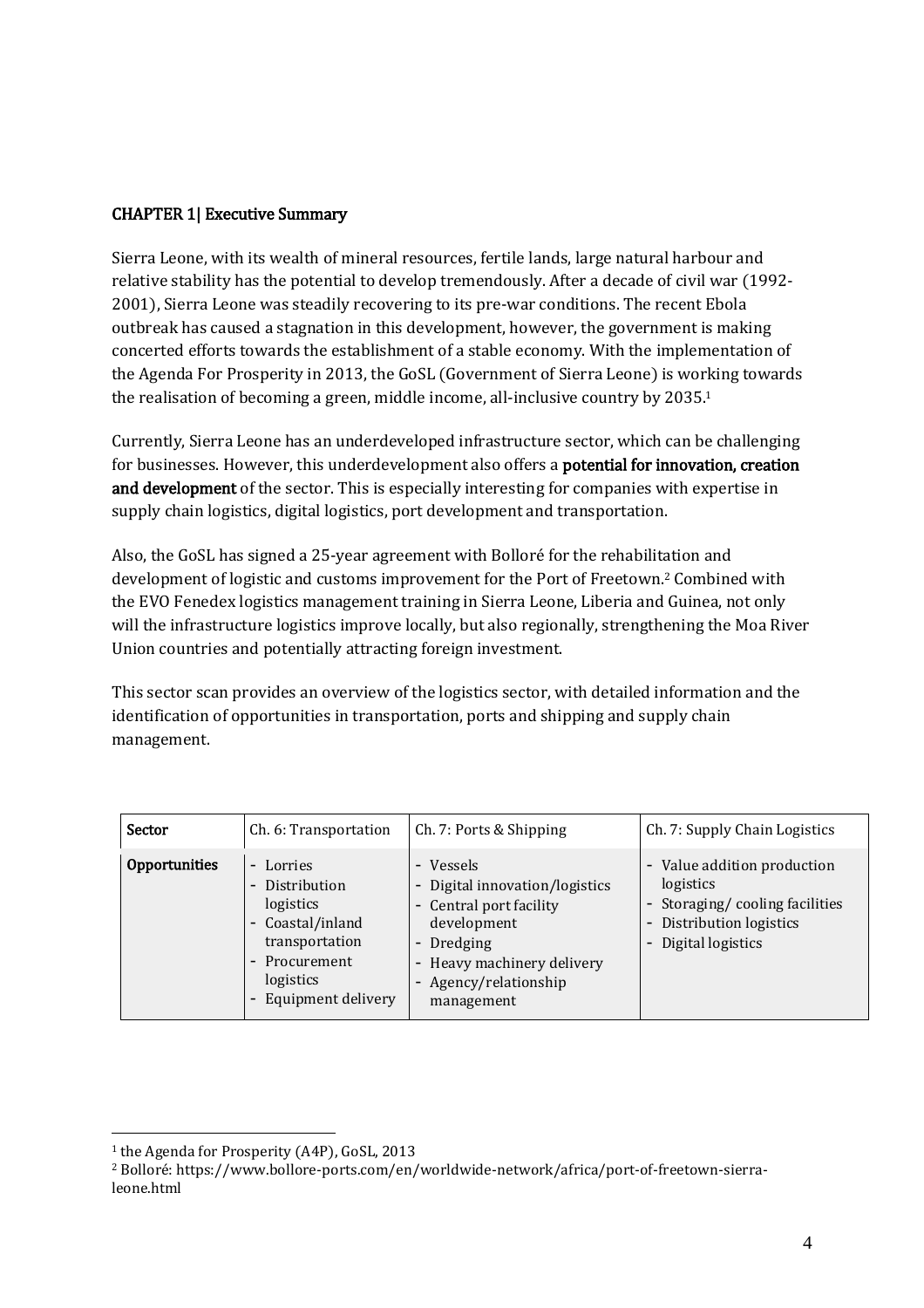#### CHAPTER 2| Acronyms

- AfDB African Development Bank
- AfP Agenda for Prosperity
- DfID Department for International Development
- ECOWAS Economic Community of West African States
- EU European Union
- EVD Ebola Virus Disease
- GDP Gross Domestic Product
- GoSL Government of Sierra Leone
- MAFFS Ministry of Agriculture, forestry and Food Security
- MRU Mano River Union
- MTI Ministry of Trade and Industry
- NEPAD New Partnership for Africa's Development
- NRA National Revenue Authority
- PRA Petroleum Regulatory Agency
- RVO Netherlands Enterprise Agency
- SLIEPA Sierra Leone Investment & Export Promotion Agency
- SLPA Sierra Leone Port Authority
- SLRTC Sierra Leone Transport & Road Corporation
	- UN United Nations
- UNDP United National Development Program
- WAPP West African Power Pool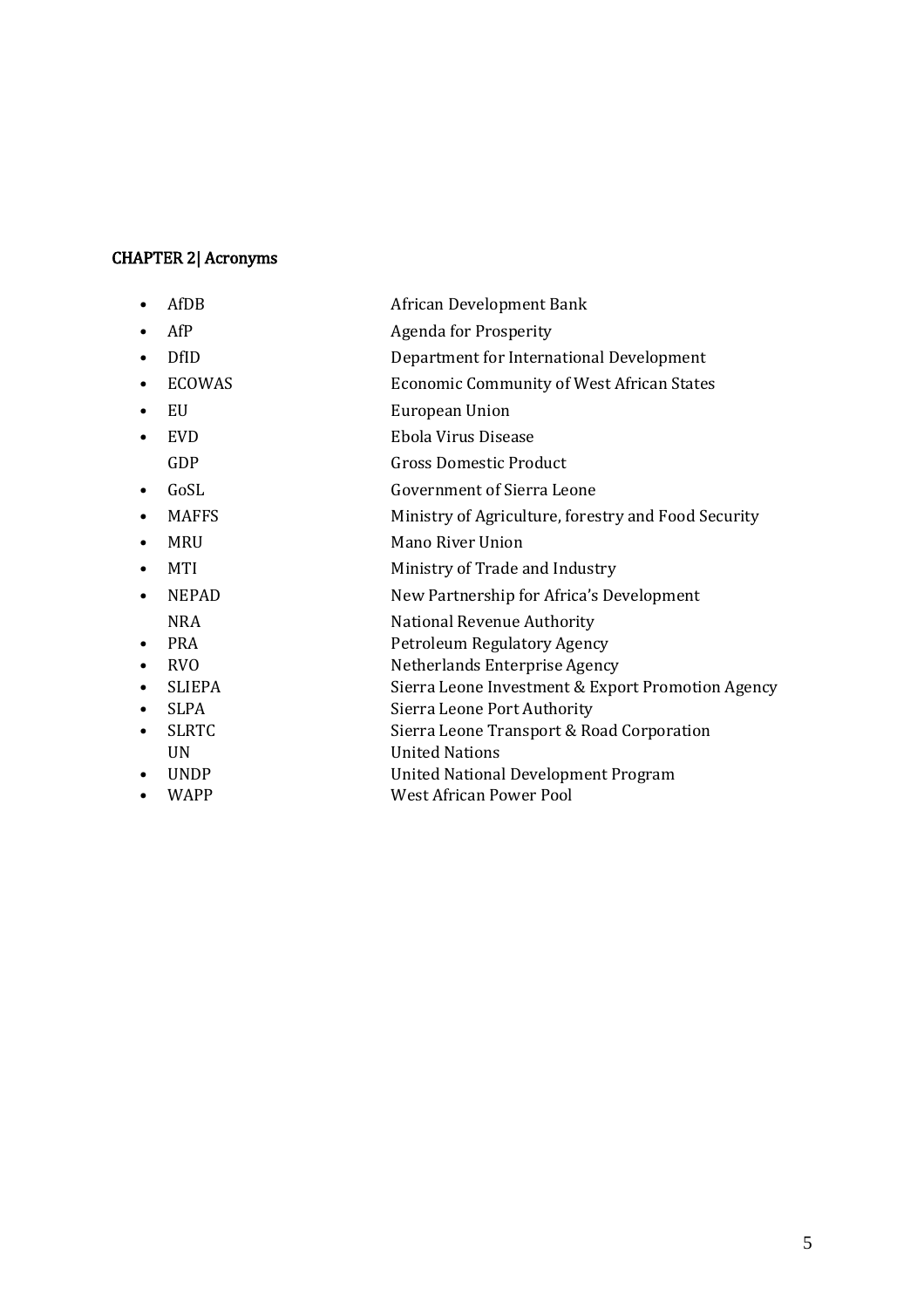# CHAPTER 3| The Sierra Leonean Context

#### Country Overview

Sierra Leone is found in the West Coast of Africa, bordered by Guinea and Liberia. It has been experiencing annual GDP growth. Several years back, the country's GDP growth rate was one of the highest in Africa, but had a quick downward turn due to the twin shocks of a shrinking of the global iron ore price and the outbreak of the Ebola Virus Disease. However, Sierra Leone is actively reforming its business environment in order to facilitate the ease of doing business in the country.

Sierra Leone recently had a change of government, with Brig. Julius Maada Bio of the Sierra Leone People's Party (SLPP) as the new president of the country. His New Direction strategy promises an avid investment and development of the private sector, with one of its' goals to attract foreign investors and companies. Real GDP growth of double digits was a clear indication that the country was developing fast. Average GDP per capita has almost returned to its pre-2014 Ebola percentages and growth is registered in almost all sectors.

The mining and agriculture sector are the leading sectors in the country. The mining sector accounts for roughly 90 percent of annual export revenues. In 2016, Sierra Leone's exports were worth approximately US\$897 million, of which mineral resources accounted for approximately 75%, followed closely by cocoa (8.5%) and coffee.3

Sierra Leone's main imports (US\$1.21 billion in 2016 ) are machinery and transport equipment, which are relating mainly to mining and oil investment projects. These account for approximately 50% of total imports. The other main import is fuel, accounting for 10%. 4

 As the country is also strengthening its infrastructure, real opportunities for businesses lie in the support of this development. Supply-chain logistics, machine delivery, ICT- management and dredging, for example, are all facets of the infrastructural growth for which experts are necessary.

# History & Politics

 $\overline{a}$ 

Sierra Leone gained independence from Britain in 1961. From 1961 to 1998, the political system shifted between multi- party democracy, military rule and one-party rule. Sierra Leone has remained a multi-party democracy since 1998. The country emerged from a decade-long civil war in 2002. The constitution recognizes three branches of government: legislative, executive and judicial. Parliamentary terms last for five years and the President may not serve for more than two terms, whether or not those terms are consecutive. After a two-term reign, former president Ernest Bai Koroma stepped down and was replaced by Julius Maada Bio of the opposing SLPP. Maadia Bio won with a 51.8% of votes. However, APC still holds the majority of seats in parliament. The constitution, as currently drafted, does not allow an incumbent to stand for a third term. The peaceful, credible and stable transition of powers should increase investor confidence by providing a reduced risk of shock and greater predictability.

<sup>3</sup> https://atlas.media.mit.edu/en/profile/country/sle/

<sup>4</sup> https://atlas.media.mit.edu/en/profile/country/sle/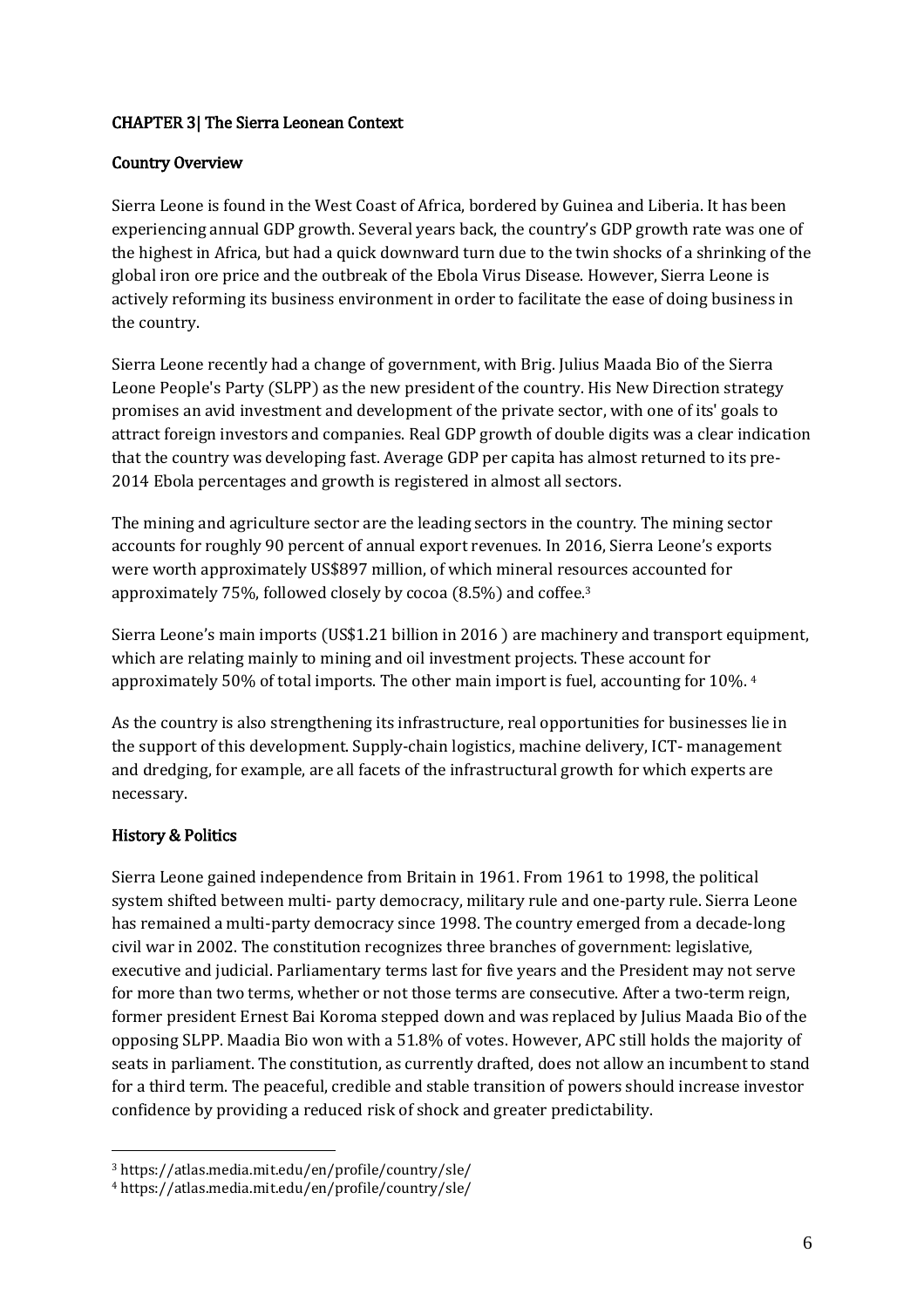#### Governance

The Government of Sierra Leone is led by a President elected directly by the people and who is also the Head of State and Commander-in-Chief of the armed forces. Within the Government of Sierra Lone, the Ministry of Trade and Industry has oversight over policies relating to domestic and international trade. The Sierra Leone Investment & Export Promotion Agency (SLIEPA) is responsible for policies to improve the investment climate, promote local and export trade, and encourage the development of small-to-medium-sized businesses. SLIEPA has thus far focused on Foreign Direct Investments in key economic sectors including the agriculture, marine resources, mining, energy, and tourism sectors. A system of local government was established by the Local Government Act 2004, which is comprised of 19 councils. Five city councils, one municipal council, and 13 district councils form the total of this local government structure. The Decentralization Secretariat was established under the World Bank's Institutional Reform and Capacity Building Project to promote decentralization.

# Core industries

Agriculture (key crops: rice, sugar, oil palm and cocoa, as well as agribusiness functions relating to trading and/or processing); diamonds (over 600,000 carats exported in 2013), iron ore (one of the world's largest iron ore deposits at African Minerals' Tonkolili mine contains an estimated 12.8 billion tonnes), rutile (the world's largest reserves, producing an estimated 120,000 tons of contained titanium dioxide in 2014), gold (producing approximately 141 kilograms worth of gold in terms of mine output in 2012 and 193 kilograms in 2014) and bauxite mining (including the country's Port Loko deposit, which contains 100 million tons of bauxite reserves). 5

# Key exports and imports

Sierra Leone's main exports are in the mining and agriculture sectors. Until 2012, diamonds were Sierra Leone main export product. Iron ore has since taken its place, accounting for 55.7 percent of total exports in 2013. The mining sector accounts for roughly 90 percent of annual export revenues. In 2016, Sierra Leone's exports were worth approximately US\$897 million, of which mineral resources accounted for approximately 75 percent, followed closely by cocoa (8.5 percent) and coffee. Sierra Leone's main imports are machinery and transport equipment (largely relating to mining and oil investment projects and accounting for approximately 50 percent of total imports) and fuel (10 percent).6

# Foreign Aid

 $\overline{a}$ 

 estimated to be US\$511.8 million in 2013 and US\$466.9 million in 2014. The deficit was The country remains largely dependent on foreign aid. The current account deficit was reported to be around US\$582 million in 2015. Sierra Leone benefits from the support of various international agencies, including the United Nations Development Programme (UNDP), the World Bank, and the UK Department for International Development (DFID).

<sup>5</sup> http://www.worldbank.org/en/country/sierraleone/overview

<sup>6</sup> https://atlas.media.mit.edu/en/profile/country/sle/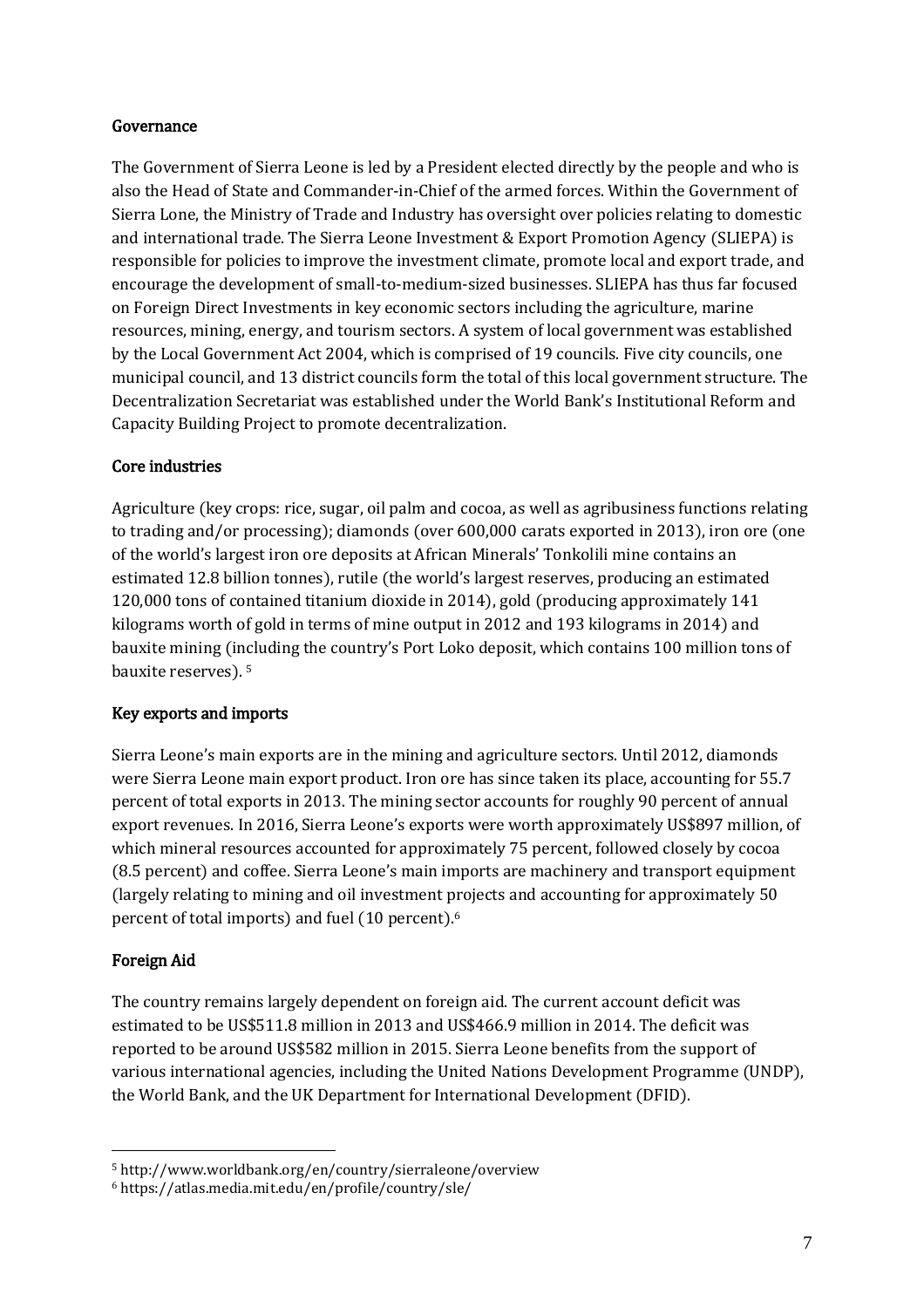## The Ports

 $\overline{a}$ 

Freetown boasts one of the largest deep water natural harbours in Africa. The existing QE2 Freetown container port is currently managed by Bolloré Africa Logistics under a 20-year concession agreement awarded by the Sierra Leone Port Authority (SLPA) in 2010. The agreement includes plans to renovate the port's bulk handling terminal and expand its capacity. GoSL is also considering developing a "dry port" to ease congestion at QE2 and facilitate the transportation of containers destined for rural areas. Further efforts to involve private partners in the ports system have seen the SLPA award a 20-year concession for the Marine Slipway and Ship Repair facilities to Holland Shipyard.

To support the needs of the mining sector, the GoSL plans to develop a new deep water port and associated rail infrastructure with the capacity to export between 30-50million tonnes of ore and other minerals each year. A pre- feasibility study to review options for the new deep water port was commissioned by the GoSL in 2014. The World Bank is carrying out the study as part of a project to develop a "Ports Master Plan" assessing the need for the expansion of the Freetown Port and the feasibility of the proposed deep water port. It is hoped that the study will also consider the potential for shared use at the Tonkolili and Pepel port.7

 $^7$  Sierra Leone: An Investor's Guide – A Private Sector Perspective on the Investment Landscape, p36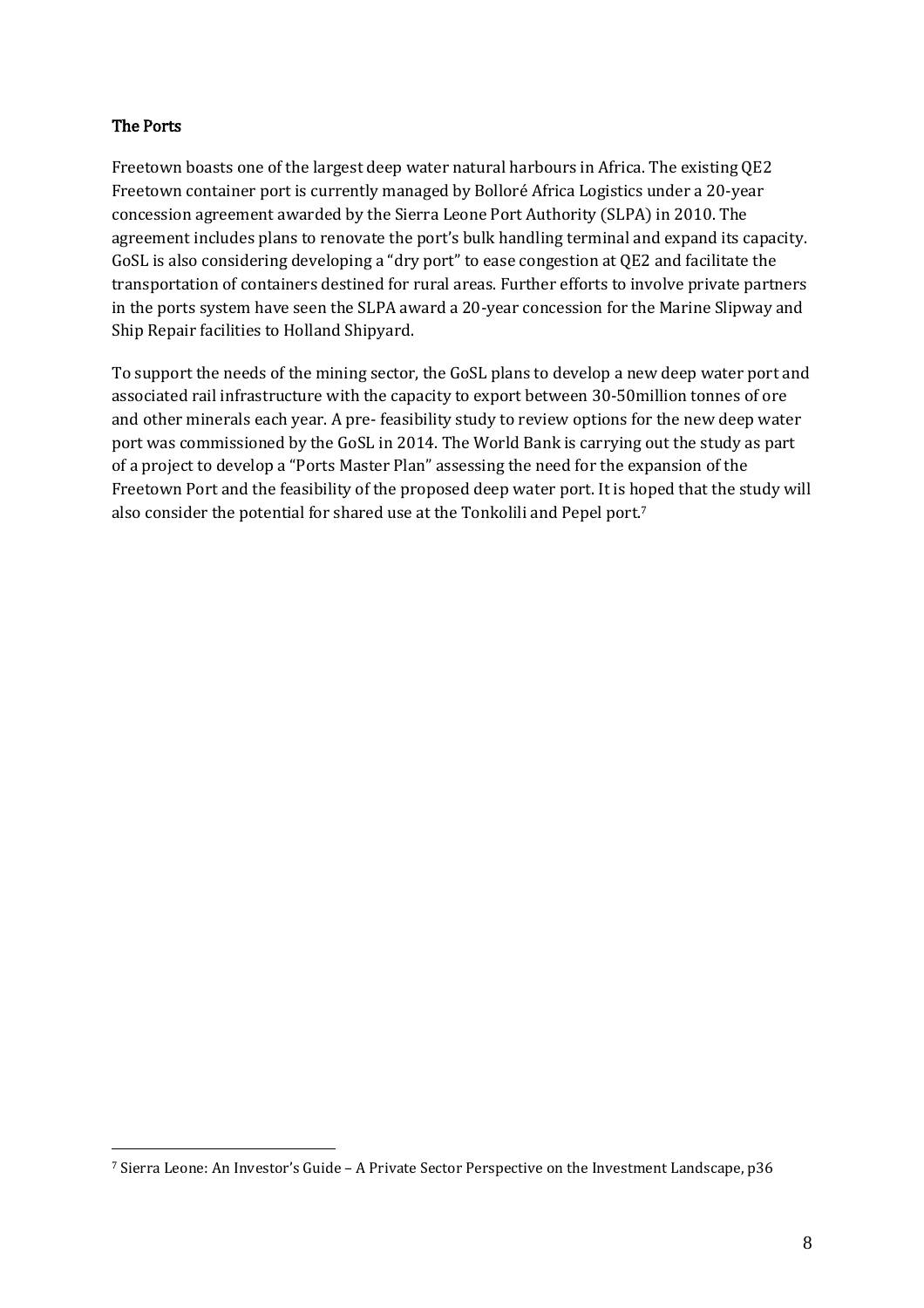# Chapter 4 | COUNTRY OVERVIEW

| Population                   | 7,369,1908                                                                             |  |
|------------------------------|----------------------------------------------------------------------------------------|--|
| Urbanization                 | 40.7%9                                                                                 |  |
| Situated                     | West Africa, coastal, Sub-Sahara                                                       |  |
| <b>Bordered by</b><br>(West) | Guinea (North/NorthEast), Liberia (South/SouthEast), Atlantic Ocean                    |  |
| Area                         | 71,740 square kilometres.                                                              |  |
| <b>GDP</b>                   | US\$3,737 billion <sup>10</sup>                                                        |  |
| Real GDP growth              | 6%11                                                                                   |  |
| <b>Official language</b>     | Krio, English                                                                          |  |
| Ha of arable land            | 5.4 million                                                                            |  |
| Rainfall<br>3,800mm annually |                                                                                        |  |
| Climate                      | Tropical                                                                               |  |
| <b>Seasons</b>               | Two: Rainy season (monsoon): May to October & Dry Season<br>(Harmattan) October to May |  |

<sup>8</sup> World bank 2016

<sup>9</sup> IMF 2017

<sup>&</sup>lt;sup>10</sup> IMF 2017<br><sup>11</sup> IMF 2017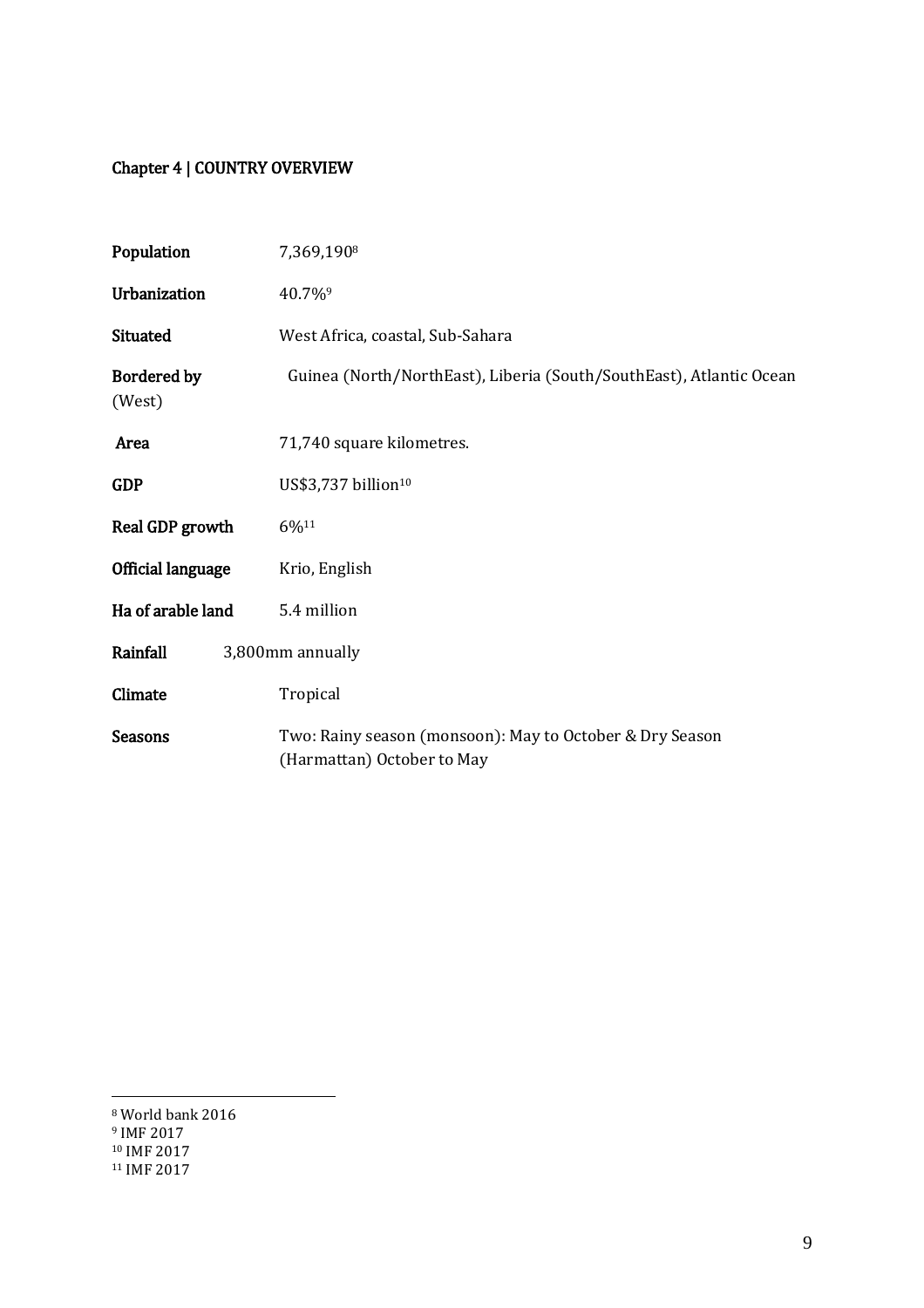#### Chapter 5| The Logistics sector

The Government of Sierra Leone (GoSL) has placed private sector-led growth at the heart of its Post-Ebola Recovery Strategy (published in 2015), acknowledging the need to assure investors that Sierra Leone has a great potential for business growth.

Furthermore, the GoSL a number of policies aimed at supporting growth, reducing poverty and closing the infrastructure gap. These include incentives for infrastructure projects with development costs exceeding US\$20 million, which are exempt from income taxes for 15 years from start-up.

This positive attitude from the GoSL is paired with a number of ongoing projects aimed at strengthening the logistics sector. An example of this is the replacement of the 1964 Ports Act with the Harbor  $Act^{12}$ , and the development of a new port facility security plan to meet International Ship and Port Facility Security (ISPS) requirements. 13

On a whole, Sierra Leone has had a slow recovery from the civil war, hampered further by the recent Ebola virus outbreak. However, the rising trend of development after the war continued as the Ebola virus was contained. The Logistics Performance Index (LPI) shows that Sierra Leone has been underperforming when compared to other Sub-Saharan countries, however, the current efforts of the government, combined with the ongoing modernization and improvement projects will most likely result in a rising trend. Furthermore, exactly because of this low performance, many opportunities lie in the streamlining of related processes. This becomes especially interesting in the supply chain logistics segment.

#### The Logistics Performance Index criteria

The logistics performance index rates countries on their ability to execute logistics tasks. The lowest score is a 1, and the highest is a 5. Below is the LPI for Sierra Leone in 2016, with each bullet point showing the performance on specific areas.14

- Efficiency of the clearance process; this includes the speed, simplicity and predictability of formalities by border control agencies and customs (2.00)
- Quality of trade- and transport-related infrastructure; meaning ports, railroads and information technology (2.41)
- The ease of arranging competitively prices shipments (2.54)
- Competence and quality of logistics services; of for example transport operators and customs brokers (2.46)
- The ability to track and trace consignments (2.42)
- The timeliness of shipments in reaching destination within the schedules or expected delivery time (2.84)

<sup>&</sup>lt;sup>12</sup> http://www.sierra-leone.org/laws.html<br><sup>13</sup> Global Tracking & Maritime Solution: http://www.ctn-gtms.com/?ISPS-CODE<br><sup>14</sup> https://lpi.worldbank.org/international/scorecard/column/254/C/SLE/2016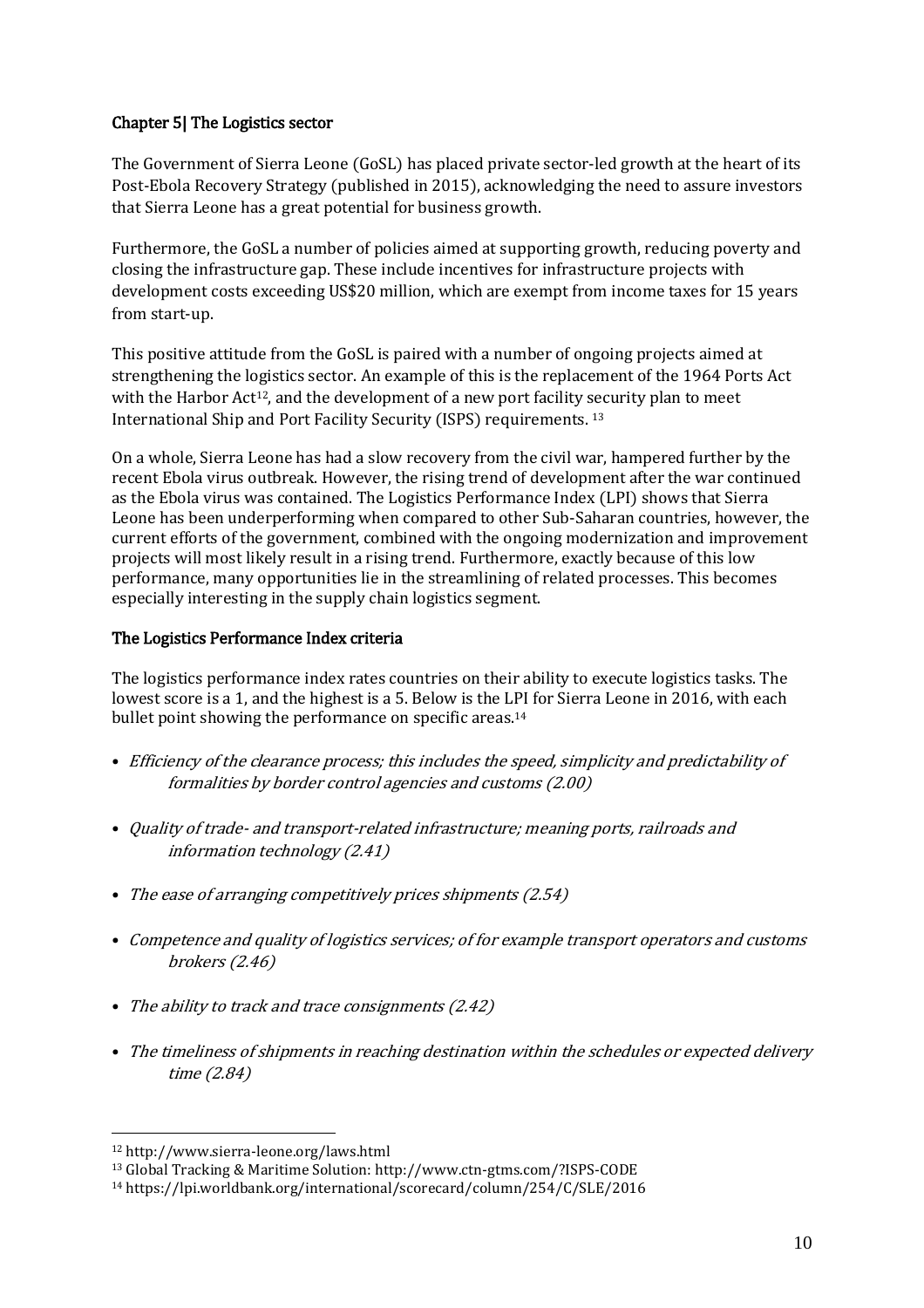

Figure 1. Country Score Card of the LPI, with 1 being the lowest score and 5 being the highest. Source: AMcharts.com



Figure 2. Country Score Card of LPI showing the fluctuations of Sierra Leone's performance in the logistics industry over the past 9 years.15

 $\overline{a}$ 15 15 https://lpi.worldbank.org/international/scorecard/column/254/C/SLE/2016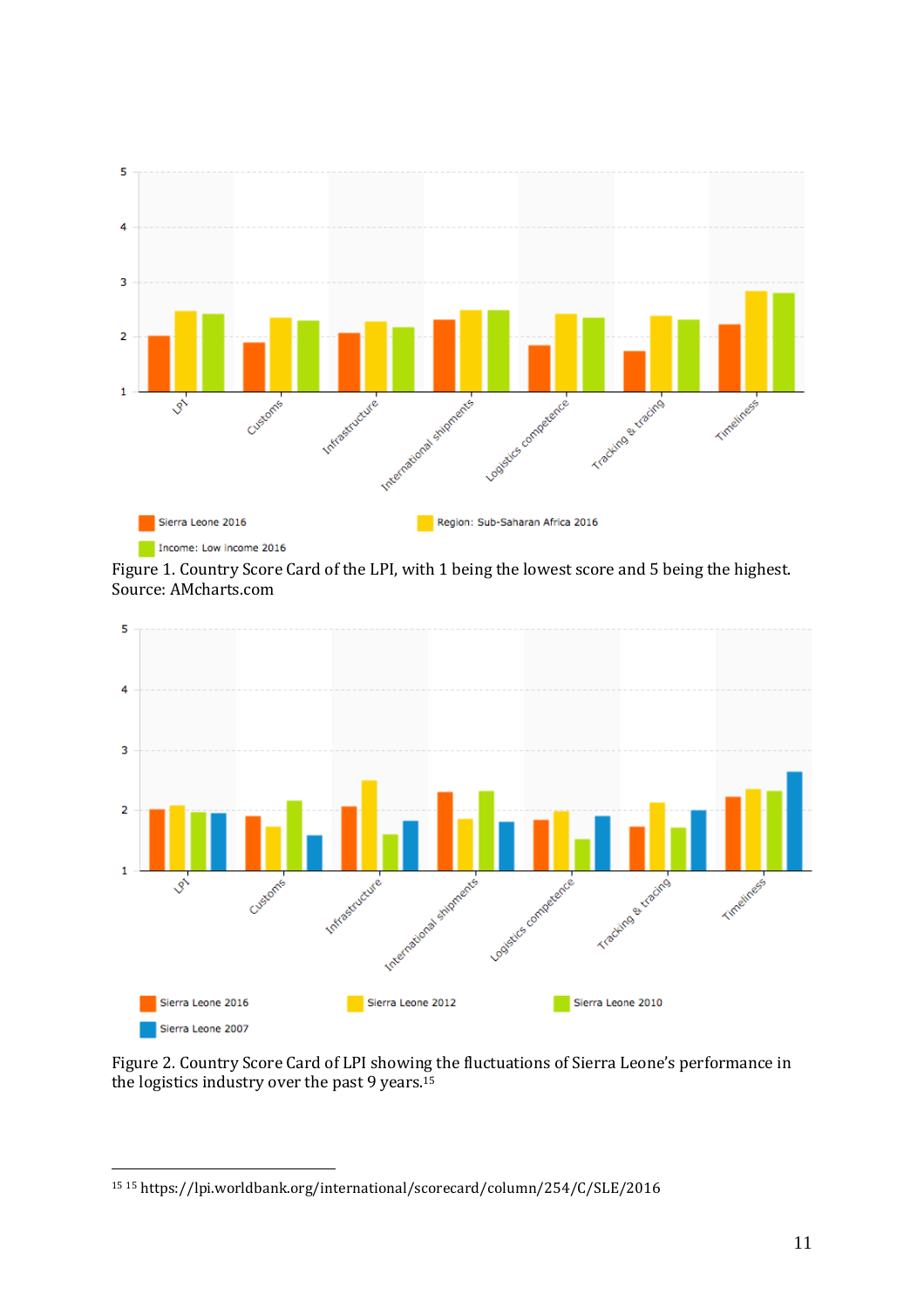# Energy

Sierra Leone currently has 99.6 MW of installed power capacity for a population of approximately 7 million persons. To augment the country's energy needs, a cocktail of interventions are being pursued. Thermal generation, hydroelectricity and solar energy generation are employed in different parts of the country. A number of donor partners including the World Bank, Japan's International Cooperation Agency (JICA) and other Public Private Partnership (PPP) arrangements are being used.

Hydroelectricity is the main energy source in Sierra Leone. Sierra Leone is known to have numerous potential hydroelectricity sites (above 20) that have total capacity 1,200 MW according to the 1996 Lahmeyer International Power Sector Master Plan. At the moment there are only two main hydro stations; Bumbuna and Dodo, that are producing electricity above 2 MW. This great hydroelectricity potential of the country should be harnessed if Sierra Leone should ever have any sustainable electricity production. The gap between the available hydroelectricity potential and the actual hydroelectricity in the country is appealing for investment.

Sierra Leone has significant hydropower potential. In addition to the expansion of the Bumbuna hydroelectric plant, the government has identified up to 27 hydropower sites suitable for development, with a total anticipated generation capacity of 1,513 MW. These include a largescale project at Bikongor with generation potential of up to 200 MW and mini-hydro plants with a capacity of less than 1 MW, which are expected to become a major area for PPP and a means of widening access to power in Sierra Leone.

#### Airports

Sierra Leone's main airport is Lungi International Airport (LUN), located 26 km from Freetown by land. During the Ebola Virus Outbreak, all airlines save for SN Brussels stopped flying to Sierra Leone. However, since the containment of the outbreak, more an more airlines have started flying to Lungi Airport again, allowing for an increasingly easier access to the country.

#### **Continental**

Air Cote D'Ivoire ASKY Airlines Med View Airlines Air Peace Kenya Airways

#### **Intercontinental**

Air France Turkish Airways SN Brussels KLM Royal Air Maroc

Used for both freight transportation and commercial transport, the total average annual throughput at the airport is currently about 4,000 tonnes, growing at an average of 6%-10% per annum.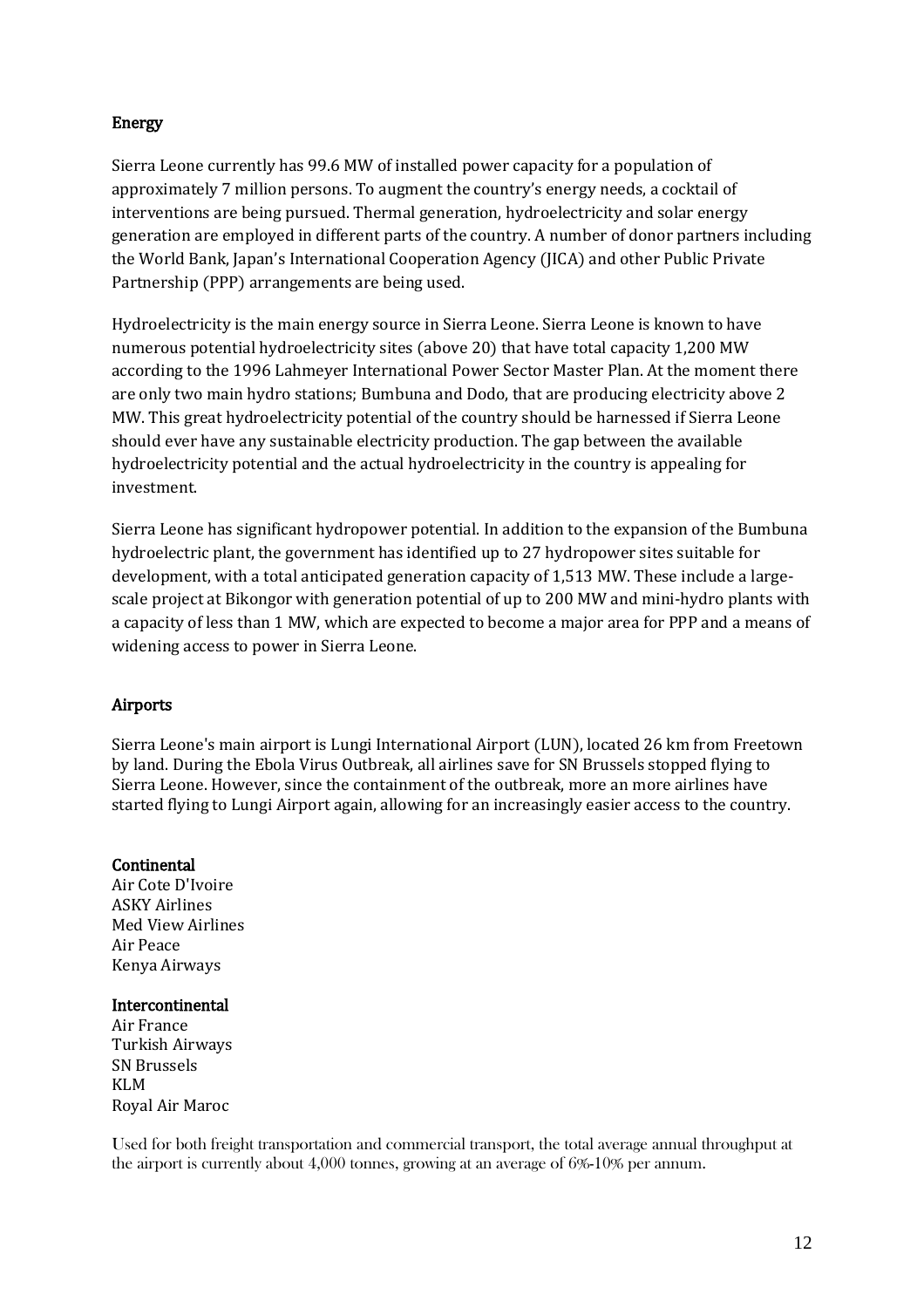#### Development of Lungi International Airport

Lungi now has only one terminal and used to have little facilities to handle international shipments and flow of goods. However, an 8 million pound sterling contract has resulted in the complete refurbishment of the airside infrastructure of the Lungi International Airport.16

Also, a Concession Agreement with Bolloré for the provision of ground handling services and management of the cargo warehouse has been signed by the GoSL in 2010.

Lastly, there are plans for building a bridge that separates Freetown from Lungi airport, increasing accessibility and decreasing travel time from Lungi Airport to Freetown. Currently, it takes 3,5 hours by road to reach Freetown from Lungi, or 45 minutes by boat to travel from Tagrin Bay (Lungi) to Kissy Ferry terminal in the east end of Freetown.

#### Mamamah airport construction

In the beginning of 2018, The GoSL has started the construction of its  $\epsilon$ 318 million second airport, the Mamamah international airport. The construction of the airport is partially funded by the Chinese Exim Bank, who provided a 30\$m grant to the GoSL. Construction of the airport commenced in Q1 of 2018 and is carried out by the China Railway Seventh Group.17

Although this project is executed by a Chinese firm, it is still likely that this project will require international expertise and equipment, providing opportunities for companies with vast experience in the logistics sector.

#### Railroads

In 1897 the first railway in Sierra Leone opened, running for a distance of 11km from Freetown to Wellington. By 1930, the Sierra Leone Government Railways reached a total length of approximately 500km. In 1974 the company ceased operations.18

Alternatively, there is an 85km railway that runs from Marampa's iron ore mine to the port of Pepel, leased by African Minerals Limited (now acquired by Shandong Iron & Steel) in 2009. In 2011 AML rehabilitated and the railway, and added a 120km extension to a new mine in Tonkolili. Shandong Iron & Steel own the railway line. 19

#### Fuel

 $\overline{a}$ 

Currently, Sierra Leone does not locally produce fuel but imports mainly from Abidjan, Cotonou and from Europe. The fuel sector is regulated by the Ministry of Trade and Industry (MTI) through the Petroleum Regulatory Agency (PRA), who verify fuel prices and monitors the the quality through the Sierra Leone Standards Bureau.

Import of fuel was constricted due to the limited capacity of the old Jetty at Freetown Port. However, the construction of a new jetty by the Petrol Jetty Company in collaboration with the GoSL, has increased the capacity of the port.

<sup>16</sup> https://laganscg.com/case-study/lungi-international-airport/ 17 http://www.theeastafrican.co.ke/news/Sierra-Leone-launches-Chinese-funded-airport-/2558-

<sup>&</sup>lt;sup>18</sup> Information sourced from the National Railway Museum, Freetown

<sup>4332072-</sup>qvhsx5z/index.html<br><sup>18</sup> Information sourced from the National Railway Museum, Freetown<br><sup>19</sup> https://mining-atlas.com/project/Marampa-Iron-Ore-Mine-Project.php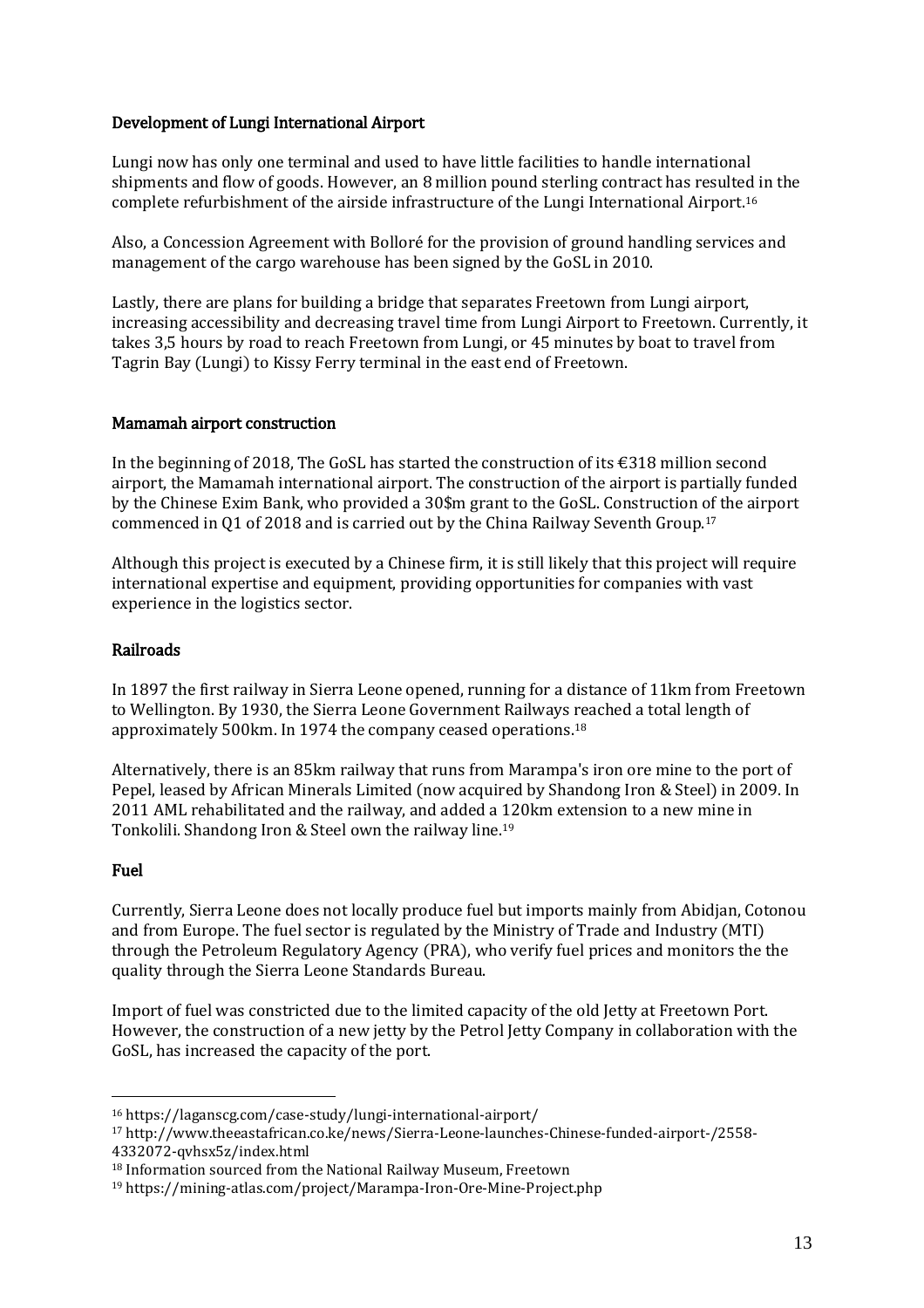There are currently three authorized importers:

1) Total

2) Petroleum SL Ltd. > Uses NP's facilities of 800 mt at Kissy Port

3) Randlyn Petroleum> rents facilities of the old refinery and has a storage capacity of 50,000 mt at Kissy Port

Also, there are five oil marketing companies $20$ 1) Total SL Ltd. 2) National Petroleum Company (NP) 3) Randlyn 4) Leone Oil 5) Safecon

Some of these companies use a distribution network of different dealers who sell to retailers and the public. Other use sub-contracted transporters to transport fuel.

Fuel prices are verified bi monthly by the PRA, taking into account the average price as indicated by the World Market Price (PLATTS). It includes road taxes and the exchange rate to USD.21

There is no rationing system. The Sierra Leone Standards Bureau tests the fuel quality. Transportation of fuel is handled by sub-contracted transporters. Opportunities lie here for companies specialised in the efficient and safe transportation of fuel.

#### Telecommunications

#### Mobile telecommunications

Sierra Leone has two major companies dominating the mobile telecommunications market. Africell and Orange (formerly known as Airtel) share the largest portion of the market.

The telecommunications sector was a state-owned monopoly until the late 1990s. It has been significantly liberalised since the first mobile phone licences were awarded in 1994.22

Since 2002, it has been possible to obtain a "generalised licence" for the provision of telecommunications services, allowing competition to grow rapidly in the industry. All telecommunications operators must be licensed by the National Telecommunications Commission (NATCOM).

#### Internet connectivity

 2013. This cable is a fibe-optic data highway, which is similar to the ECOWAS fibre optic Sierra Leone is linked to the ACE submarine cable that runs from France to South Africa since network (ECOWAN) managed by SALCAB (Sierra Leone Cable Ltd.) The Irish- owned telecoms company KN Group, is executing the design, supply and installation of this cable. The Sierra Leonean project is a \$28 million project that will deploy 660 km of fibre optic cable from Freetown to Zimmi, which borders Liberia. The cable is then linked to Gbalamuya, bordering

<sup>&</sup>lt;sup>20</sup> Data sourced by SLIEPA<br><sup>21</sup> SLIEPA: http://www.kngroup.com/solutions/telecoms/ecowan-fibre-optic-network/

<sup>&</sup>lt;sup>22</sup> Sierra Leone: An Investors Guide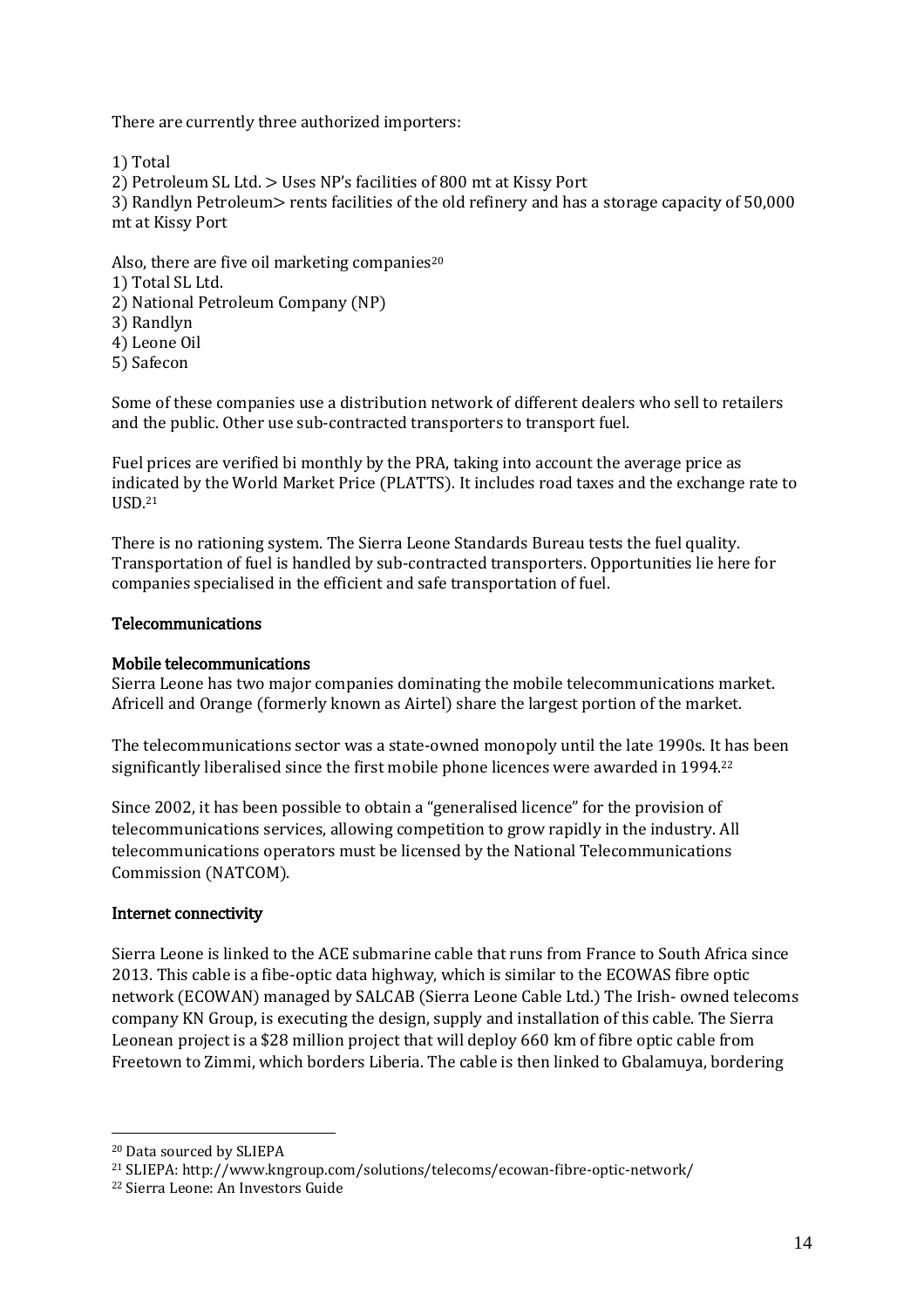#### Guinea.23

 $\overline{a}$ 

After completion of this project, the data services in Sierra Leone could improve tremendously, decreasing commercial prices and increasing the speed of the network. Furthermore, it should improve connectivity in less developed areas of the country, which are now often devoid of any data access.

Currently, Orange, Africell, Sierratel, and Onlime are leading the market in terms of data services. 4Glte mobile network is available for sim card holder, and privately owned cables can be installed for landline connectivity.

The GoSL is developing an Electronic Transaction Policy and legal framework to cover elearning, e-health, e-agriculture and facilitate effective service delivery within MDAs. A Technical Working Group comprising key stakeholders within the GoSL are drafting the relevant policy. 24

<sup>&</sup>lt;sup>23</sup> KN Group: http://www.kngroup.com/solutions/telecoms/ecowan-fibre-optic-network/<br><sup>24</sup> Herbert Smith Freehills LPP 2018: http://www.investinginsierraleone.com/infrastructure/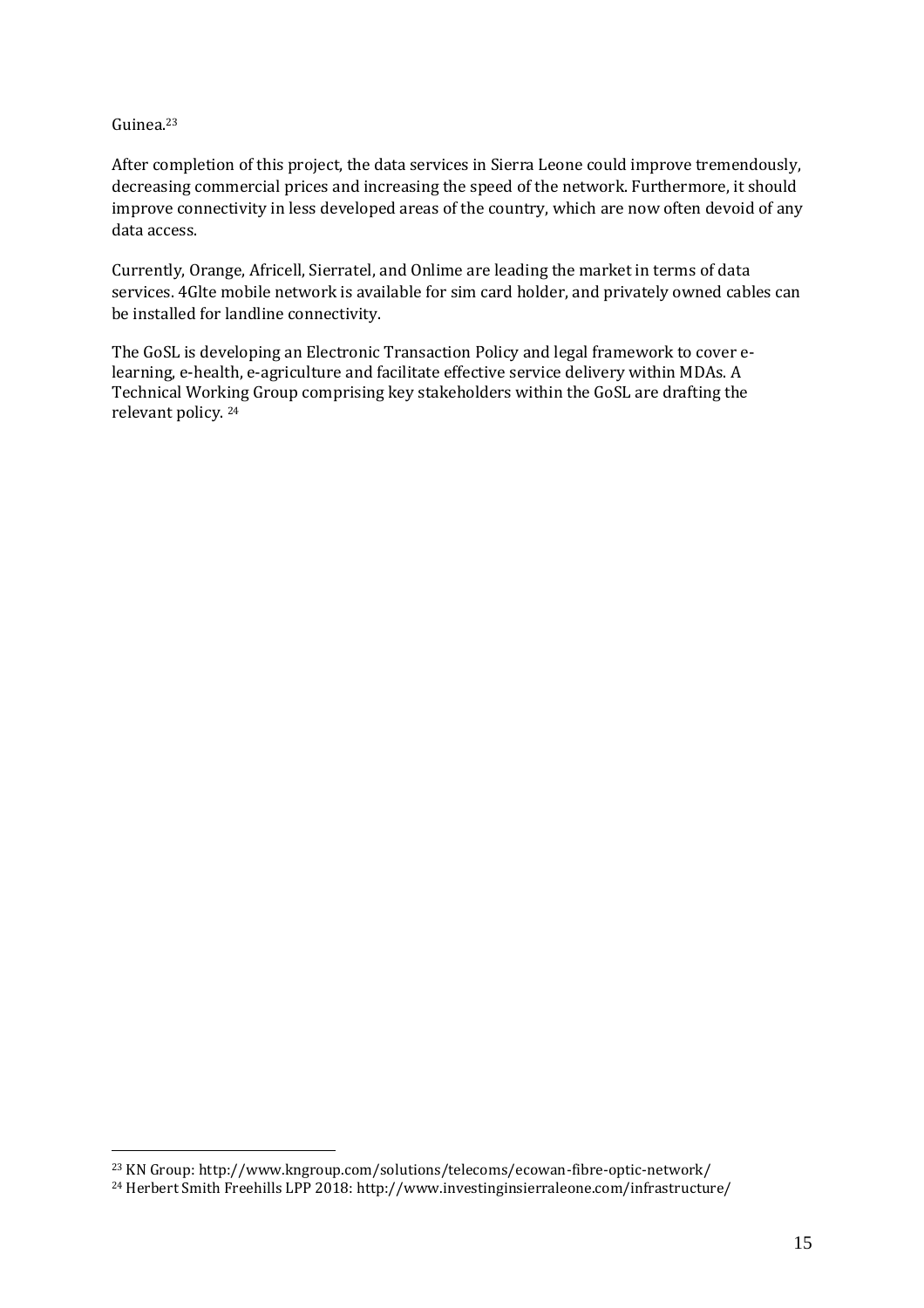### Chapter 6| Transportation

#### Road network

One of the most visible area's that is both a challenge to the country and an opportunity is the physical infrastructure of the country. The official public road network totals about 11,000km, comprising about 8,000km classified in the National Road System and approximately 3,000km of local networks and unclassified roads and tracks. Most of these road networks are in need of improvement.

The GoSL in its previous terms has made it a priority to ensure high quality road infrastructure. An example is the construction of the new 62km toll road that connects Freetown to the north. This project was executed by the China Railway Seventh Group Company Limited, who is a contractor of several other road projects, including the Regent Road Project.

The construction of new roads is limited to the dry season, meaning that construction commences in November and usually ends in May. One of the biggest projects is the Bandajuma-Gendema Highway Construction project, which will pave 103km of road connecting Liberia to Sierra Leone.

The SLIEPA website has links to ongoing projects with further details: http://sliepa.org/investment/infrastructure/

| Show 10 entries       |                    | Search:                            |   |
|-----------------------|--------------------|------------------------------------|---|
| Project Title         | Distance (Km)<br>≎ | <b>Estimated Project Cost</b><br>÷ | ÷ |
| Kailahun-Koindu Road  | 54.4               | US\$36.5 million.                  |   |
| Kenema-Zimmi Road     | 85.0               | US\$42.5 million.                  |   |
| Matotoka-Sefadu Road  | 120.0              | \$67million; \$43 Million Funded   |   |
| Bo - Bandajuma Road   | 44.0               | US\$22 million.                    |   |
| Mano Juntion - Bumpeh | 85.0               | US\$56.4 million.                  |   |

There are a number of notable projects that are in various stages of design and tender, as summarised below.

Picture 1. SLIEPA information on road construction

#### **Opportunities**

 $\overline{a}$ 

 With the occurrence of the mudslide in August 2017, Sierra Leone has implemented the Freetown Emergency Recovery Project, funded partially by the World Bank. This \$11.54 million project has commenced in February 2018, and is supposed to last until February 2021. This project includes the rehabilitation of Road, Bridge and Drainage Infrastructure Rehabilitation ((US\$2.8 million IDA + US\$0.25 million counterpart financing), Water Infrastructure Rehabilitation (US\$2.6 million IDA + US\$0.25 million counterpart financing)). And Strengthening Solid Waste Management Planning (\$0.6 million).25

 25 Freetown Recovery Project by the World Bank:

http://documents.worldbank.org/curated/en/198391526298139128/pdf/Plan-Archive-1.pdf.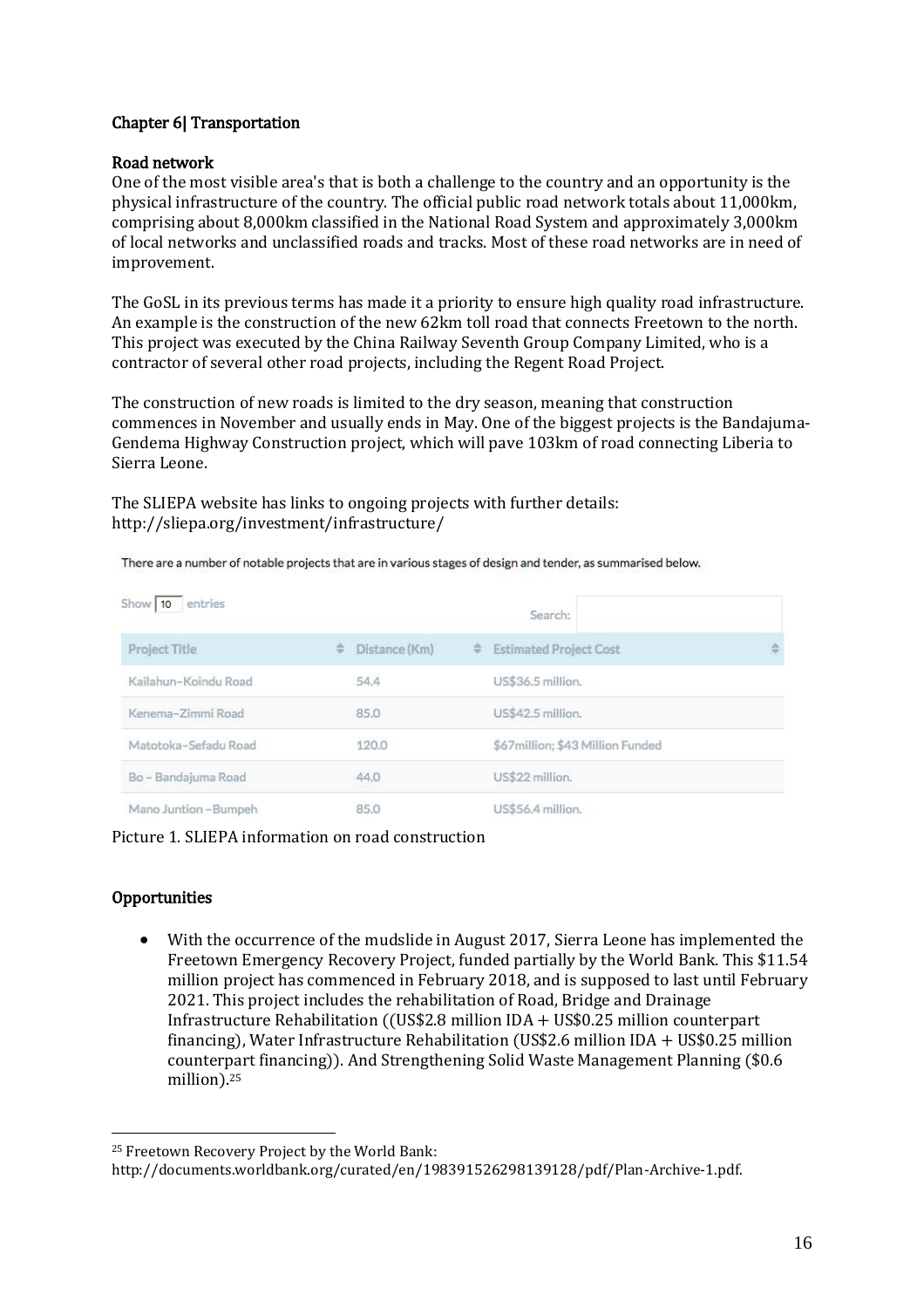The African Development Bank (AfDB) is supporting GoSL by: (i) providing water supply for Internally Displaced Populations; (ii) emergency repair of the Kingtom fecal sludge management facility; and (iii) a comprehensive study for the Freetown water resources management and investment plan to be ready by 2019.

UNOPS is strengthening the slope, however, companies with expertise in water management, waste management and road/bridge construction are desperately needed to execute the project as soon as possible.

27% of the project is dedicated to the construction and rehabilitation of rural and interurban roads. Currently, there is a procurement plan for 18 months active that started in May 2018. 26

- Transportation: As development of roads continues, accessibility to the provinces has been increased dramatically, cutting down travel time and limitations by monsoons. This is especially interesting for companies with interests in agribusiness, as the increased accessibilities opens op new opportunities for swift the transportation of perishable goods.
- Construction: Companies with heavy equipment and machineries, for example asphalt mixers or motor graders, have considerable business opportunities.
- coastal marine transport vessels to convey their cargo to and from the ports to Sierra Leone's As Sierra Leone has an extensive river network (eg. Moa river), transport companies with expertise in operating fleets of mixed trucks and heavy-duty equipment, can find plenty of business opportunities in this area. Additional opportunities are to form partnerships with interior.
- Furthermore, opportunities lie in the optimisation and the digitalisation of the transportation process, especially with perishable goods. More information on this subject will be given in the chapter on supply chain logistics.

<sup>26</sup> Read more: http://documents.worldbank.org/curated/en/198391526298139128/pdf/Plan-Archive-1.pdf.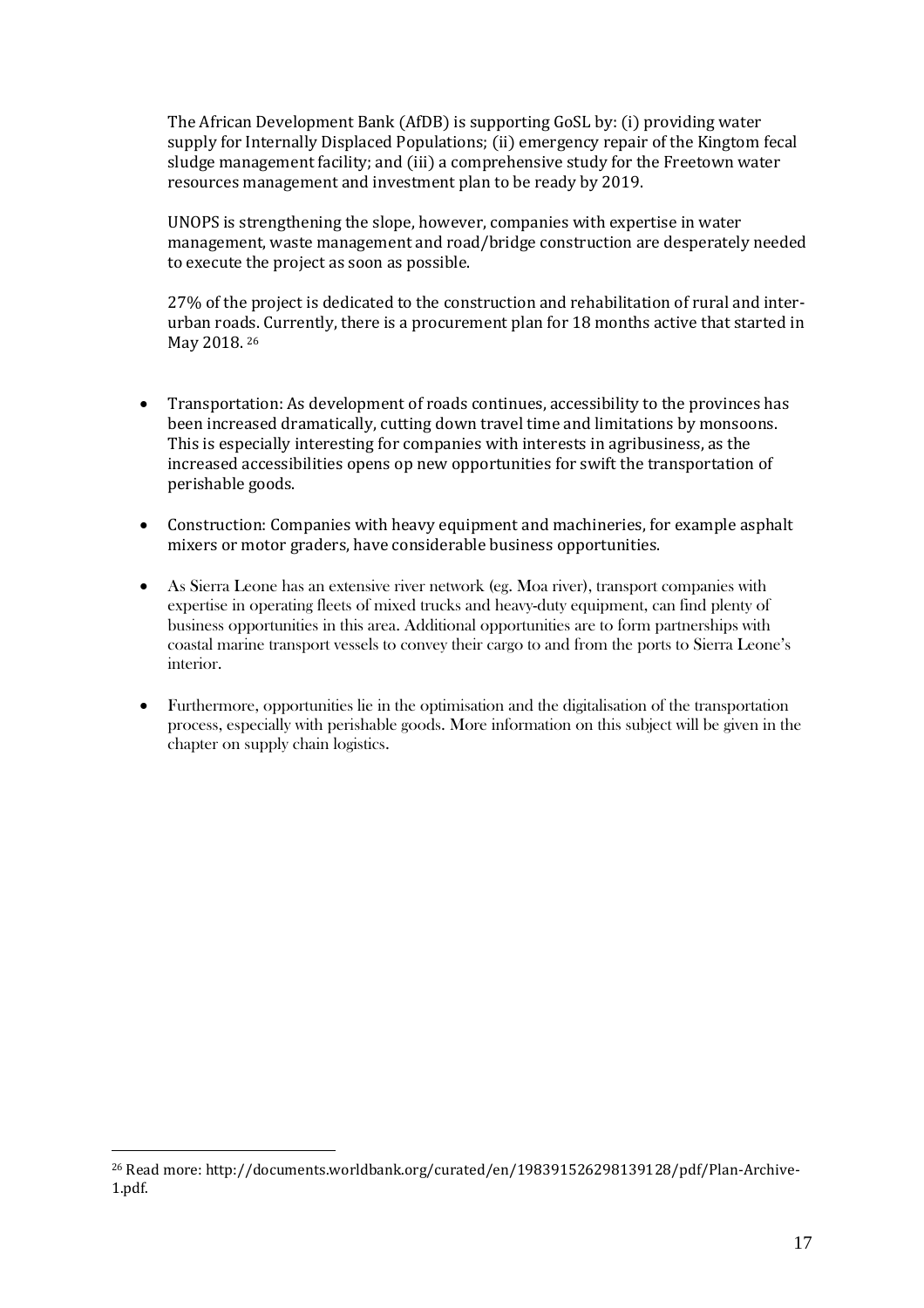# Chapter 7| Ports & Shipping

Freetown has the largest deep water natural harbour in Africa. With its excellent position tapping in to several existing trade routes, Sierra Leone has the potential to become one of the most important transportation hubs in the continent.



density data adapted from Natonal Center for Ecological Analysis a

#### Figure 2. Global shipping routes<sup>27</sup>

Furthermore, as the mining sector is developing, efforts are made both within the private sector and in the GoSL to develop the ports in the country. These include the QE2 Freetown Countainer port, currently managed by Bolloré Africa Logistics under a 20-year concession agreement, but also the development of smaller ports, located at important mining stations.

#### The port of Freetown

 The port of Freetown is privatized and managed by Bolloré. The main function of the port is to control al marine activities in Sierra Leone. Such activities include; import, export of cargo, stevedoring, passenger vessels and the monitoring of all ports and shipping agencies. The cargo imported and exported includes, but is not limited to; containerized, break-bulk and bulk cargo, petroleum products, vehicles, machineries and general cargoes.

#### Facts28

| Annual cargo handling capacity | - 9,075,523 metric tons                                |
|--------------------------------|--------------------------------------------------------|
| Total annual import            | $-2,198,537$ metric tons (2017)                        |
| Amount of forklifts            | - 8 forklifts                                          |
| <b>Berths</b>                  | - 6 berths, more than 1 km of continuous berth         |
| Stevedoring                    | - Run by two stevedoring companies                     |
| Metrics                        | -10m deep (high tide), 7m deep (low tide), 1,076m long |
|                                |                                                        |

shipping-map/<br><sup>28</sup> Information sourced by SLIEPA 27 For up-to-date shipping routes with realtime GPS, visit: https://www.wired.com/2010/01/global-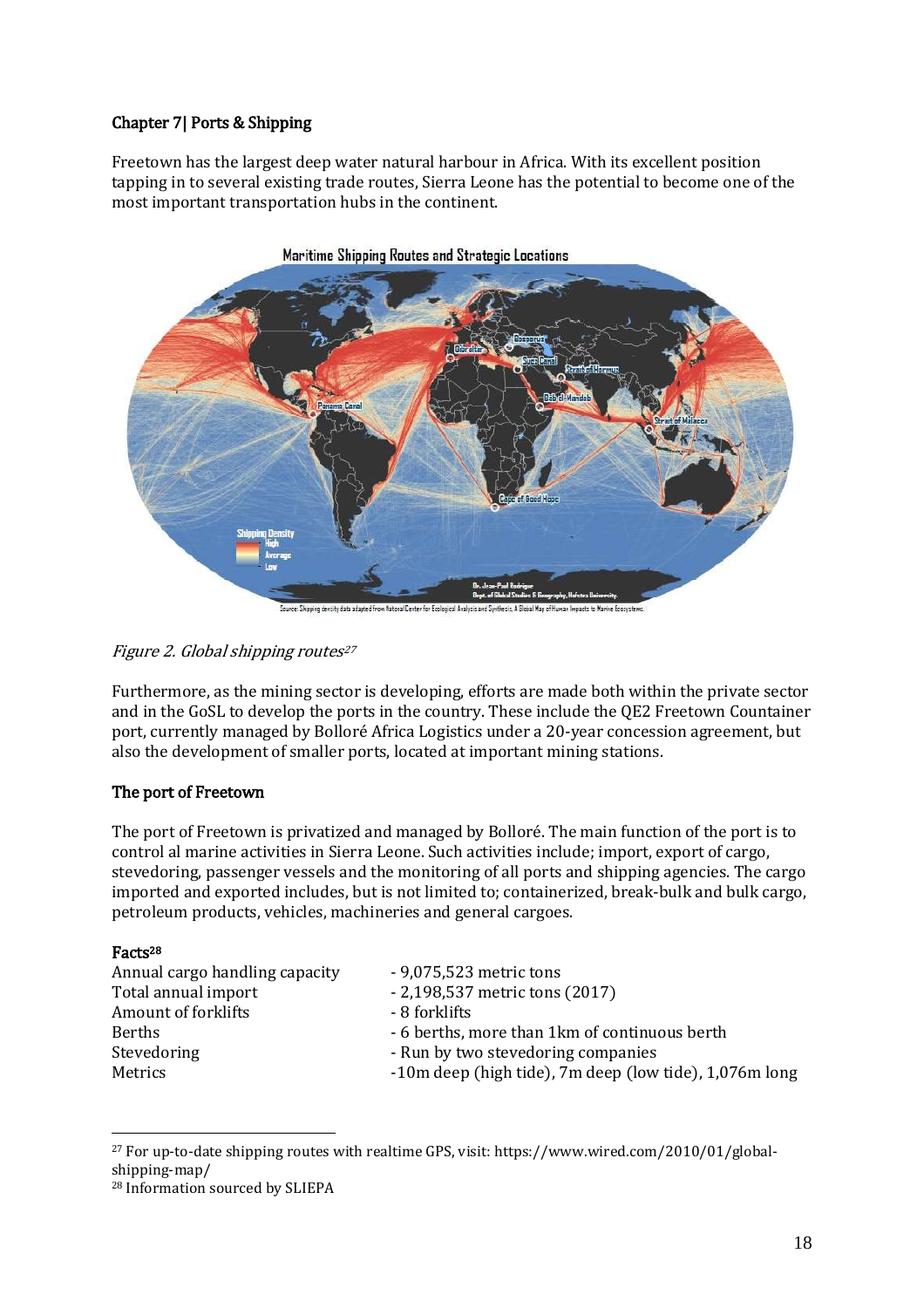Container stocking capacity - Increased from 20,000 units in 2011 to 100,000 in 2017

# Key stake holders

- Bolloré (Freetown Terminal Limited) responsible for containerization and break-bulk operations
- Nectar Bulk Terminal SL (NSBT) handles all bulk and break-bulk terminals
- Africa Link handle all scanning of import and export containers entering and leaving Sierra Leone.
- Sierra Leone Dock Labour Company (SLDLC) responsible for providing Stevedoring services at the Port.
- Port Stevedoring also responsible for stevedoring services
- Transport & Ports Management Systems (TPMS) responsible for cargo an vessel tracking from the Port of loading to the Port of discharge.
- Shipping Companies responsible for the provision of shipping services from vessel to clients. In other words, they interface between the shipping lines and customers.
- Clearing and forwarding agencies handle the clearing process
- National Revenue Authority (NRA) responsible for custom duties and other taxes.
- Sierra Leone Ports Authority (SLPA) the Landlord of the Port, hence monitor the activities of all the key players at the Port.

#### Current policies and projects to develop the port and attract foreign investors

The port has faced several key challenges, which has hampered the development of international trade. However, there are several ongoing projects to solve these challenges. For example, the export process used to entail 32 steps and has now been reduced to 17 steps.

1) The development of a new Berth (port expansion project)

The construction of the multipurpose berth of 275 meters long will expand the capacity of the port and transform it into a transhipment hub. Project costs is at \$120 million, funded by Bolloré

2) The development of the Sierra Leone Port Master Plan

The project includes an assessment of all available data regarding policies, regulatory and institutional framework in order to further develop the ports. This \$752,000 project is being funded by Africa Development Bank (ADB).

3) Development of a waste reception facility in compliance with MARPOL. It will be funded by a private company Zeal Environment Technology Ltd.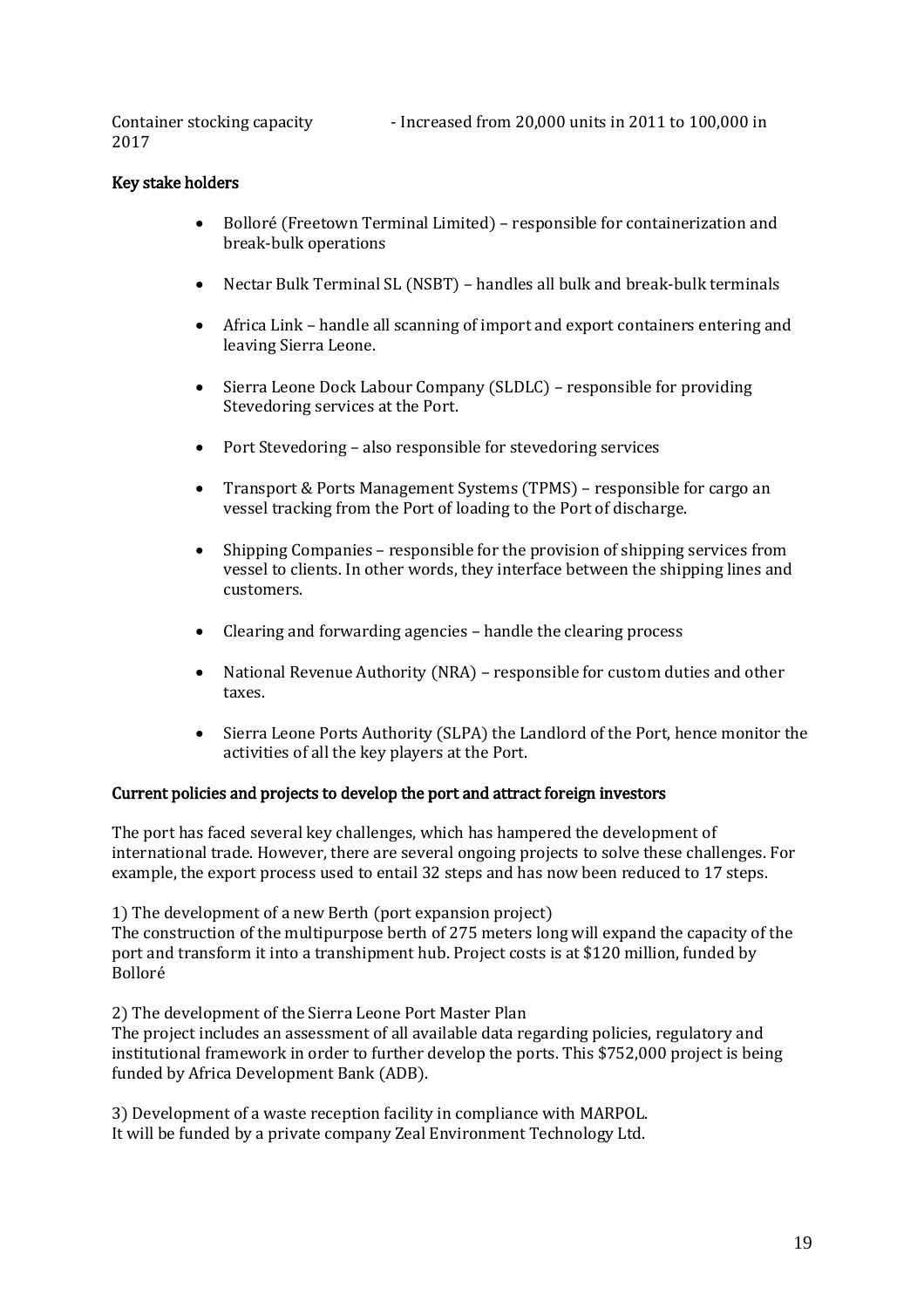4) Development of a centralised customer service hotline; the purpose is to understand an act on customers feedback. The project costs \$75,000 and was funded by SLPA.

5) Development of a public outreach strategy in order to increase accountability and transparency towards port related processes.

6) The 1964 ports Act to be replace with a new ports and Harbor Act. The bill is currently at the Attorney General's Office for review for an onward submission to parliament for ratification.

7) A new cement factory constructed at the Port by Dangote group of companies.

8) Development of a new port facility security plan to meet International Ship and Port facility Security (ISPS) requirement.

9) The Dutch Ministry of Economic Affairs and the Netherlands Enterprise Agency (RVO) have started a program this year for training and capacity building of the logistics sector in Sierra Leone, Liberia and Guinea. This project is executed by EVO Fenedex.29

#### Smaller mining ports

Apart from QEII, there are two smaller ports at Nitti, used exclusively for the export of rutile and Bauxite mined in Bonthe, and the Pepel port, used for the export of iron ore from the northern part of the country.

Lastly, feasibilities studies are being made for the development of a deep water port in Sulima. Sulima, which lies at the mouth of the Moa river, is a coastal town that borders Liberia. The China Kingo company is interested in constructing a deep water port, a smelting facility and an industrial park.

 The smelter is supposed to be powered by a 350-MH hydro station, to be constructed on the Sewa River. The Tonkolili mines would be connected to Sulima by a 250km railway, yet to be constructed.30

#### **Opportunities**

- Companies with expertise in dredging can find opportunities with the new port developments. The same goes for companies exporting heavy machinery.
- With the extension of the mining capacity in the country, trade routes will be developed and rehabilitated, including a railway system and road construction from mining sites to export hubs, both marine and over land.
- Harbour construction and the construction of jetties to support transportation of goods
- Sierra Leone has huge agricultural potential for which the government has incorporated several policies and strategies which are now showing results. This also means that the handling of produce will become an excellent business opportunity, especially cooling and storage facilities of perishable goods.

<sup>&</sup>lt;sup>29</sup> Note: All of this information has been sourced by SLIEPA.

<sup>&</sup>lt;sup>29</sup> Note: All of this information has been sourced by SLIEPA.<br><sup>30</sup> Mining Weekly- article by Natasha Odendaal: http://www.miningweekly.com/article/shining-iron-orefuture-for-sierra-leone-possible-as-chinese-investors-commit-2017-01-13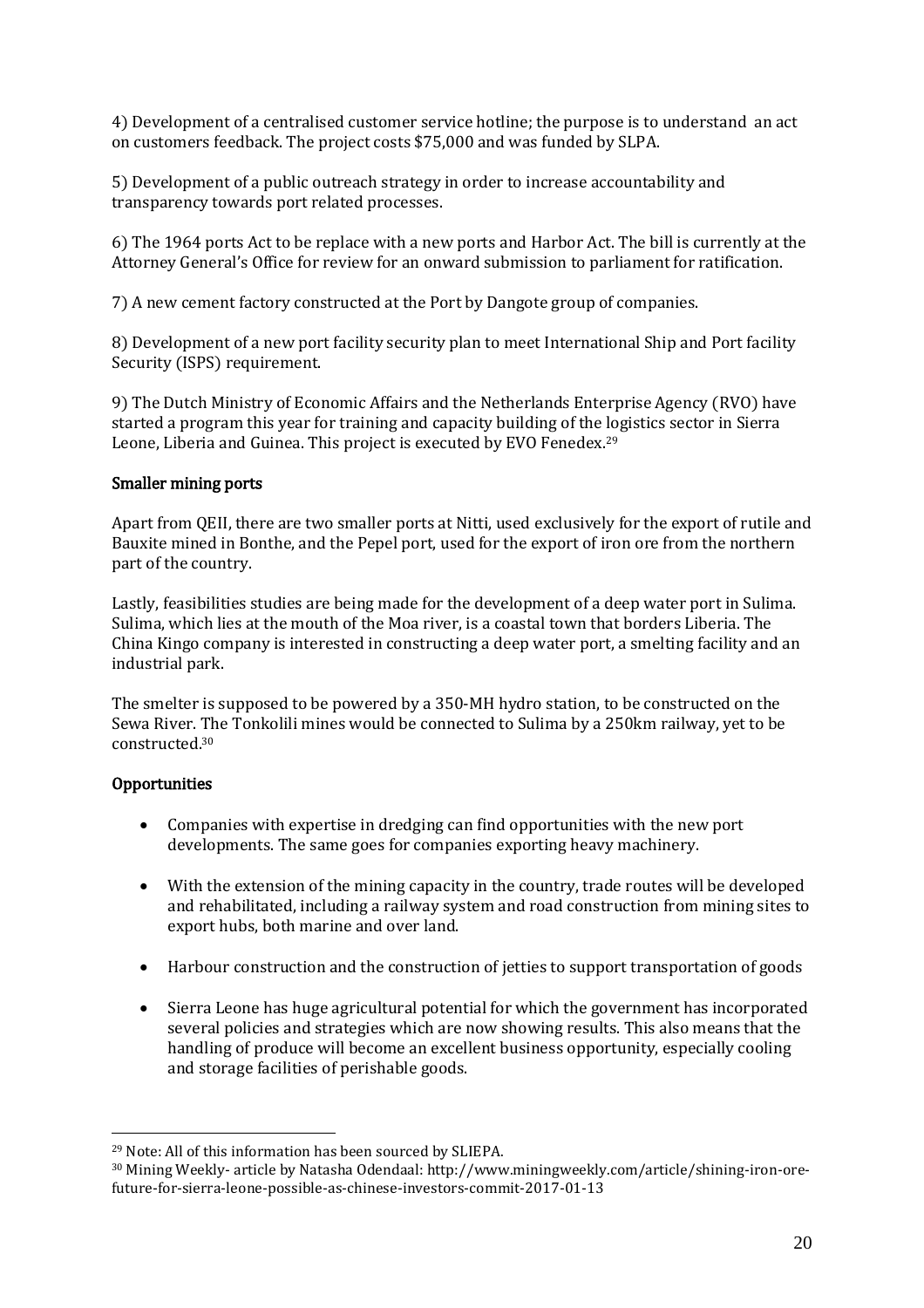- kilometres of deep water off the coast. As oil and gas extraction will commence in the Sierra Leone is accepting bids (deadline September 27, 2018) to licence five deep water offshore blocks containing oil and gas. The five contract areas cover 31,653 square future, opportunities for both transportation services and storage/handling of the commodities.31
- Sierra Leone is well connected by a river network. The Dutch inland navigation sector, with Europe's largest and innovative fleet, can offer a reliable, cost efficient and sustainable extension of maritime transport chains. This could be applicable as well to Sierra Leone, where the projected increase of export goods (mining and agriculture) and the limited accessibility of inland areas during rainy season, offer huge potential for Dutch companies with the required expertise.

 $\rm{^{31}}$  Reuters- article by Cooper Inveen: https://www.reuters.com/article/leone-oil/sierra-leone-in-fourthbid-to-launch-oil-sector-with-licensing-round-idUSL8N1TG4EI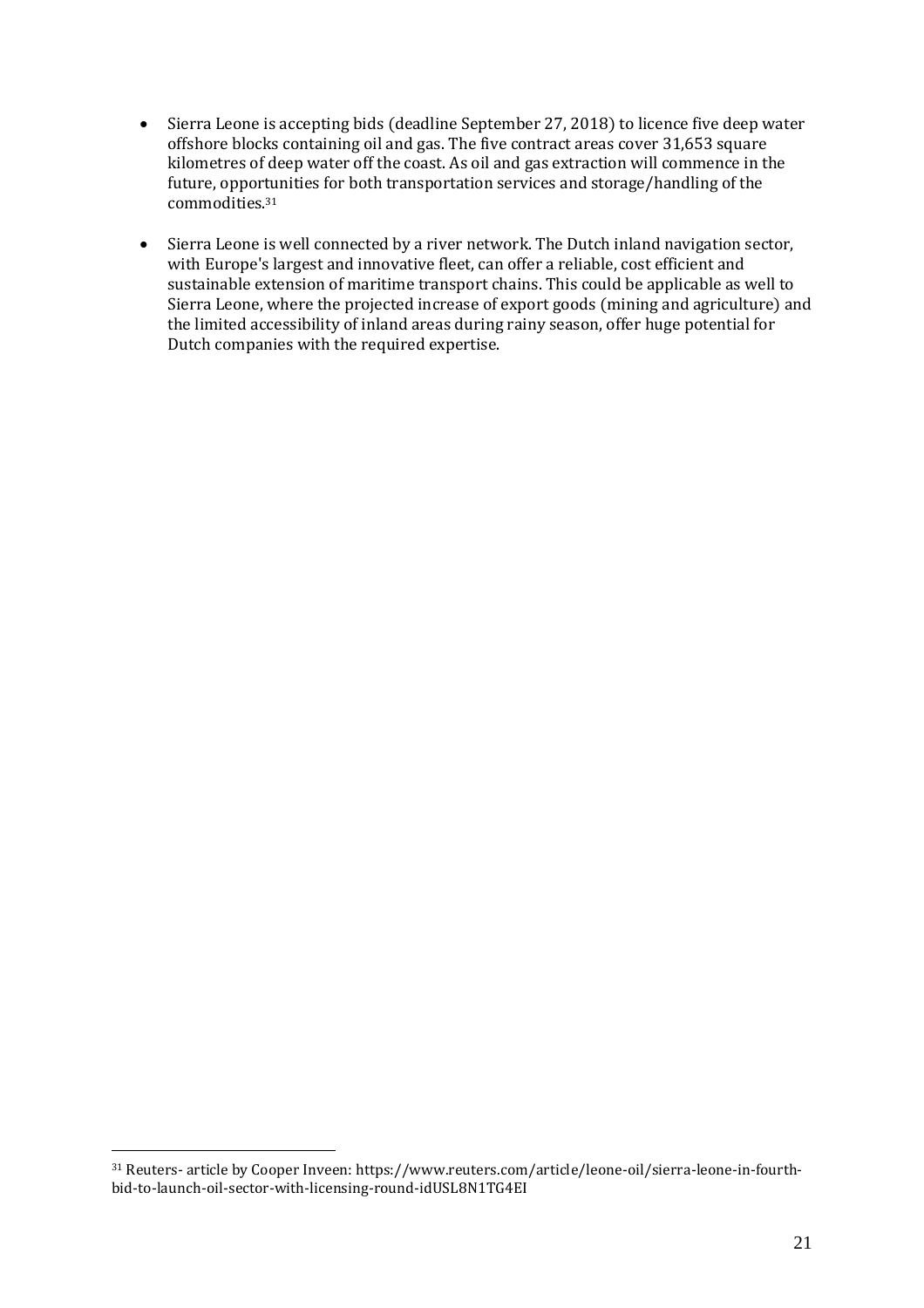# Chapter 8| Supply Chain Logistics

Supply chain management includes the planning and management of all activities in procurement, conversion, sourcing and all logistics management activities. Those involved an be suppliers, agents, intermediaries, customers and third party service providers.

In order to develop in an ever increasingly globalised and liberalised global economy, proper supply chain logistics execution and coordination is essential. Meeting international standards can be of importance in economic growth, and can have a positive impact on the sector in which the supply chain logistics occurs.

Sierra Leone has challenges in supply chain logistics that slow economic development. Manual processing of import documentation, delay in cargo delivery at QEII port, unreliable and inefficient logistics companies (transport) and the interference of monsoon rains on cargo delivery are some of the main challenges the country faces. Nevertheless, most of these issues are being tackled by logistics improvements, such as the EVO Fenedex logistics improvement project that commenced in 2018. 32

#### Diversification of economy

 This includes investing in the agricultural and tourist sector, but also in trying to boost the As mining remains the upholder of the economy, a drop in prices for minerals can have a drastic effect on the economy. Hence, the government is trying to diversify the economy. manufacturing sector. Currently, the manufacturing sector is dominated by cement and light manufacturing, and account for only 2% of GDP. 33

One of the strategies is to invest in agribusiness. Coffee, cacao and fish, if produced to international standards, provide excellent opportunities for increased export value. Furthermore, rubber and plastic manufacturing, fruit juice and honey are currently manufactured in Sierra Leone and exported regionally and internationally. 34

# **Opportunities**

- Companies with expertise in supply chain management to increase transparency, efficiency and effectiveness can increase the attractiveness of trade in Sierra Leone. Examples are digital innovation, solution engineering and analysis and data sourcing.
- A big opportunity lies in the creating of digital solutions and digitalisation of certain processes. For example, the Netherlands imports roses from Kenya, and most of the documentation process is managed digitally. This increases transparency and efficiency, which are requirements for international (certainly European) companies.
- Agents and councils that have a reliable network of local partners can positively impact the industry. Often, European companies deliver cargo up to the port, after which third parties continue the distribution process. Cultural differences and unreliable parties can be of negative impact, therefore, having trustworthy local handlers can increase effectiveness.

 $^{32}$  This information was sourced by an interview with Peter van Rheenen, project manager at EvoFenedex (June 8th, 2018)

<sup>&</sup>lt;sup>33</sup> Sierra Leone Agro Processing Competitiveness Project 2018<br><sup>34</sup> Read more:

http://mofed.gov.sl/media/attachments/2017/11/09/Final\_ESMF\_SierraLeoneAgroprocessingProject-28May2018.pdf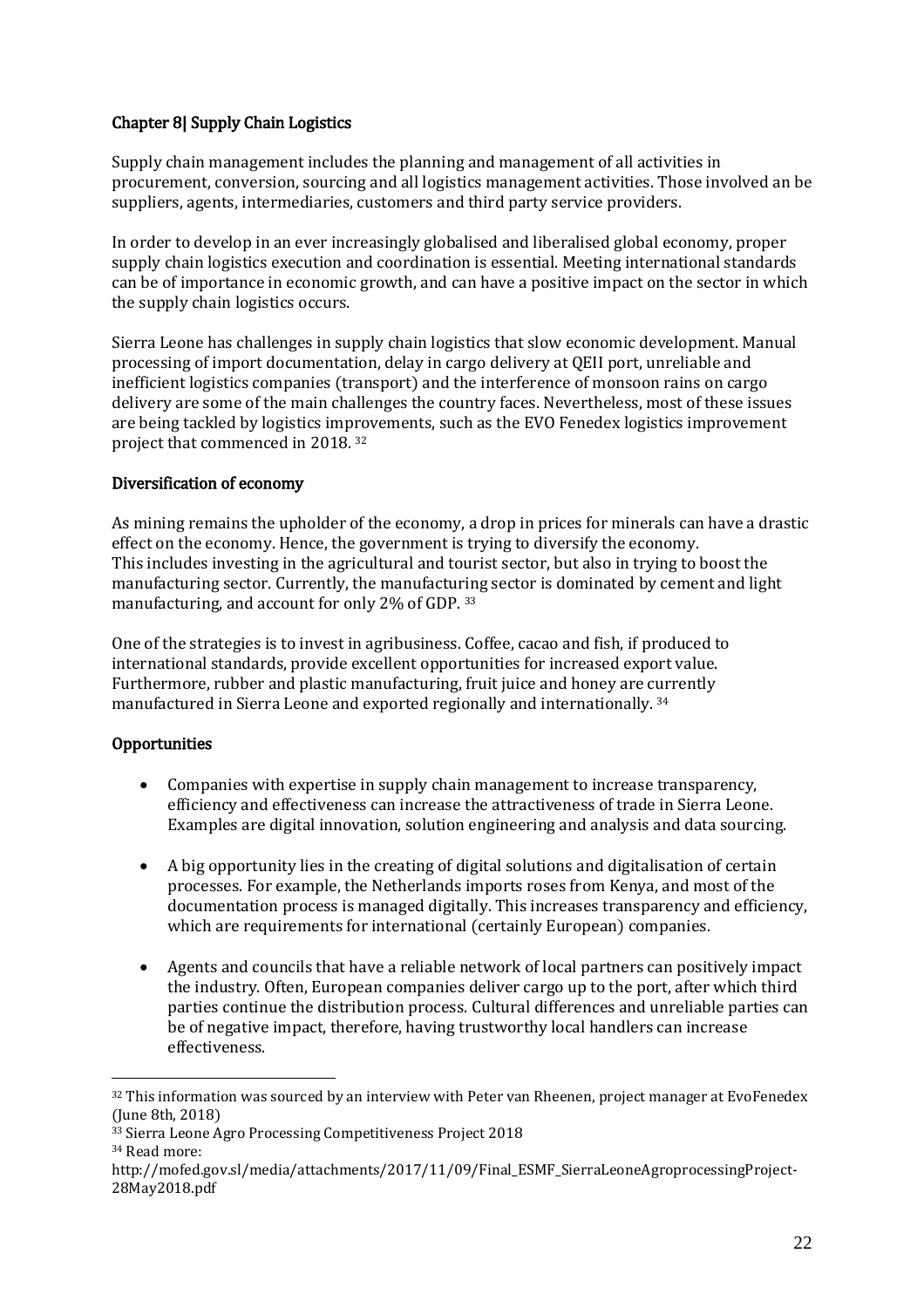- With the expansion of manufacturing and the agricultural sector, opportunities lie in companies dealing with packaging services, storage facilities, cooling facilities, transportation, processing of goods and distribution services.
- There lies great potential in the food processing industry, especially in packaging and manufacturing. Nuts, oils, fruits, fish and poultry production are supported through government and NGO's.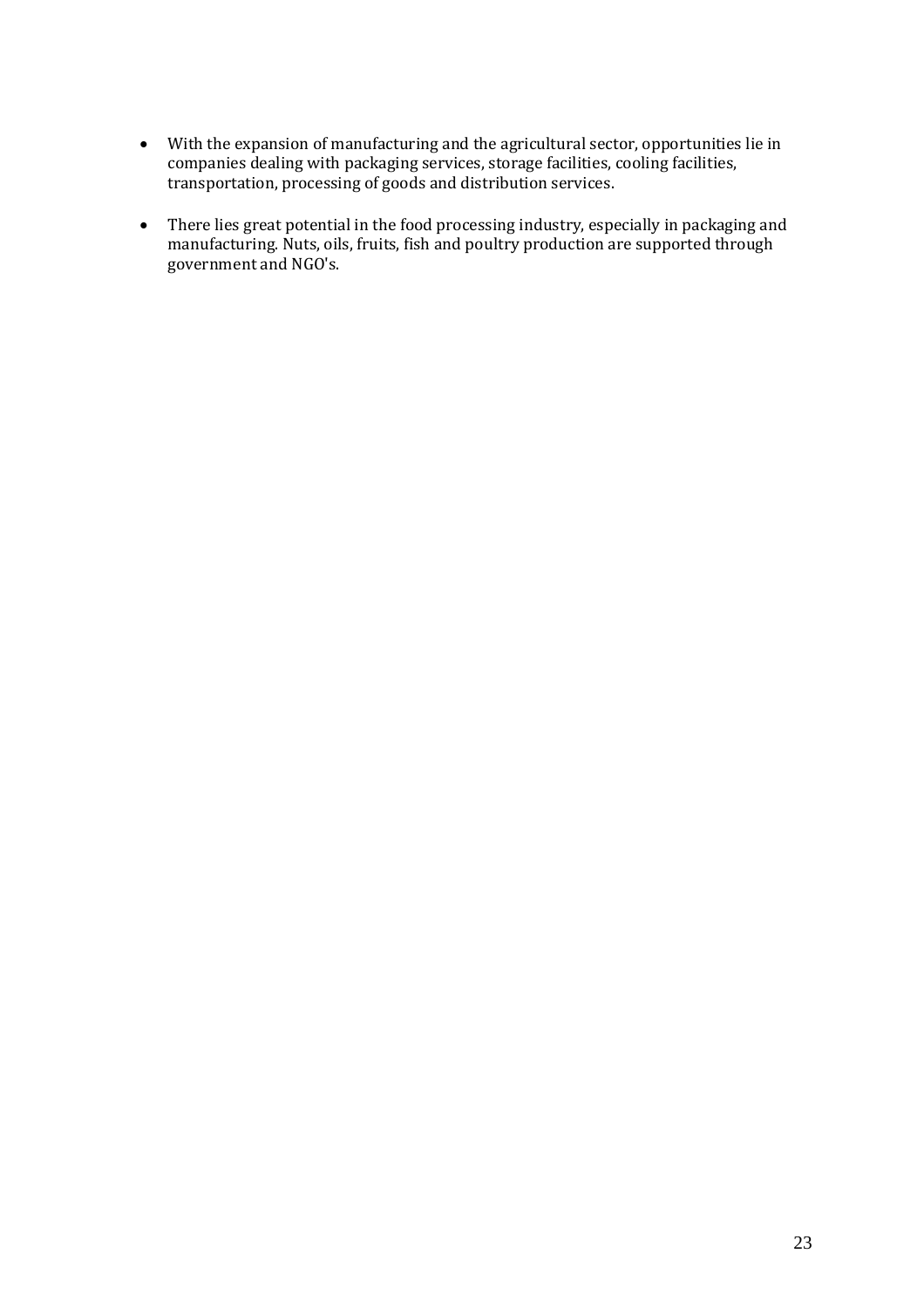# Chapter 9| Policy Framework

# - The Agenda For Prosperity (A4P) 2013

Adopted policy by the GoSL to raise Sierra Leone's profile to that of a green, all-inclusive, middle income country.

# - The GoSL's Transport Policy, Strategy & Investment Plan| 2013

Establishes the following objectives: maintaining international connectivity, supporting regional integration, ensuring national continuity and supporting key economic sectors.

# - Public Private-Partnership Act (PPP Act) | 2010

An agreement act between a public authority and a private partner, applicable to infrastructure projects and social sector service projects.35

# - SLNC Act (Sierra Leone National Resources Committee)| 2013

Monitoring and controlling of maritime and private port facilities

# - Sierra Leone Local Content Agency Act" 2016

This Act established several aspects of the local content inclusion process, namely the Sierra Leone Local Content (SLC) Agency. The act creates a fund to support suppliers, exporters and importers, provisions for employment and training of citizens and rules for tendering processes.

# - The Investment Promotion Act| 2004

Deals with the rights for foreign investors and taxation.36 Licenses and costs are established by the National Revenue Authority (NRA)37. 38

<sup>35</sup> http://www.sierra-

leone.org/Laws/The%20Public%20Private%20Partnership%20%20Act,%202010.pdf

 $37$ http://www.parliament.gov.sl/dnn5/LinkClick.aspx?fileticket=4TVSzJOh7ek%3D&tabid=79&mid=65  $\Omega$ 

<sup>38</sup> http:// nra.gov.sl/individuals-and-partnerships/licenses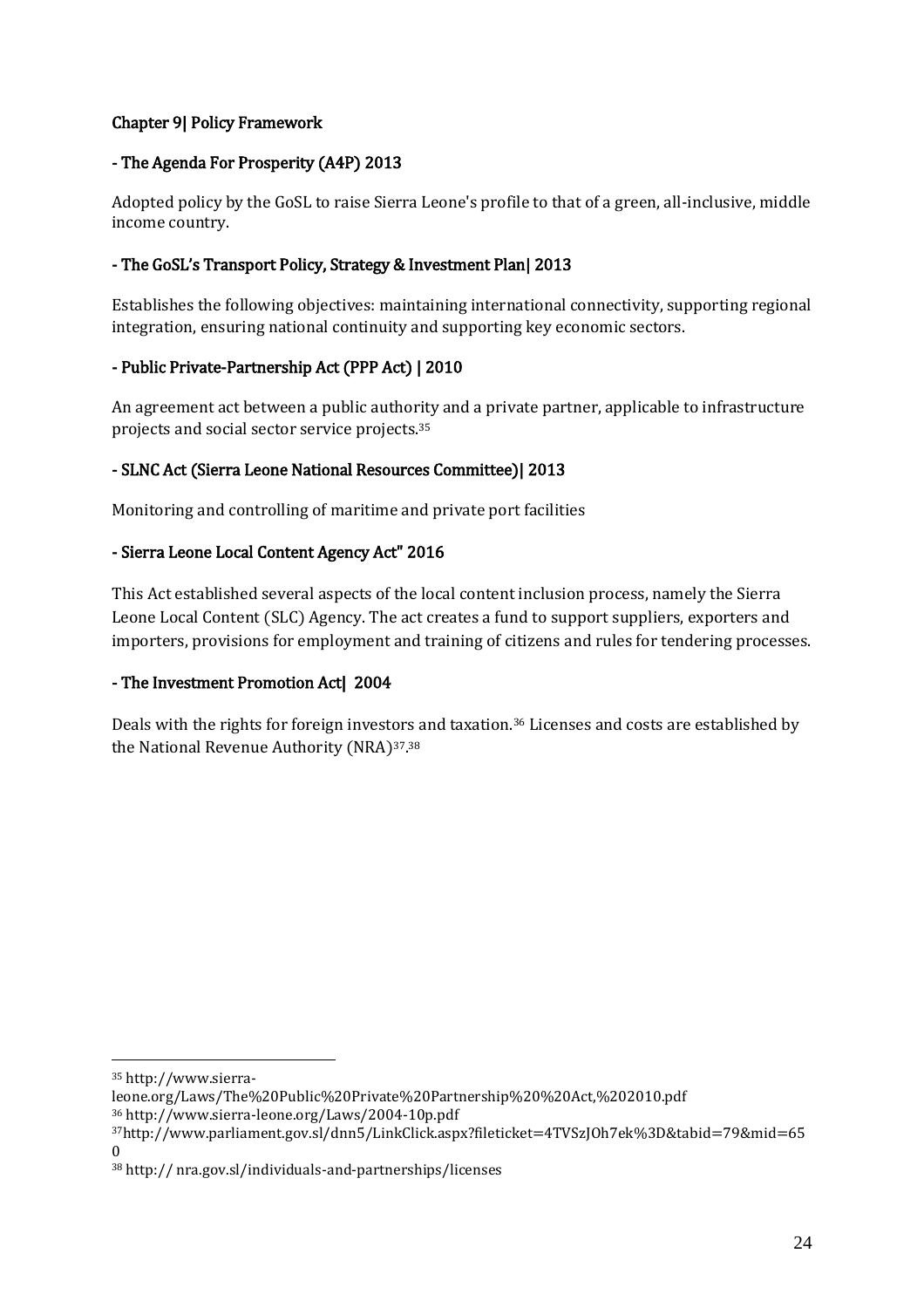### Chapter 10| Institutional Framework

#### Ministry of Trade and Industry (MTI)

Has the mandate of developing policies and programmes to support local and export trade as well as to enhance private sector investment, industrial and economic growth.<sup>39</sup>

#### Ministry of Transport and Aviation (MTA)

The transport sector is divided in three modes; the road, maritime and air transportation. These modes are regulated by the statutory bodies. The ministry handles policy matters for execution.<sup>40</sup>

#### National Revenue Authority (NRA)

and other revenues specified by law, as well as administering and enforcing laws relating to these  $\frac{41}{100}$ The NRA is charged with the responsibility of assessing and collecting domestic taxes, customs duties revenues.

#### Sierra Leone Airports Authority (SLAA)

Established to transport Freetown International Airport into a regional hub and to facilitate the transhipment of cargo and passengers.<sup>42</sup>

#### Sierra Leone Local Content Agency (SLC)

The SLC is a semi-autonomous intervention under the Government of Sierra Leone (GoSL) to strengthen the local economy by creating linkages between Foreign Direct Investments in Sierra Leone. They focus on capacity development, systems coordination, SLLCA compliance, supplier & market development and community relations.<sup>43</sup>

#### Sierra Leone Investment & Export Promotion Agency (SLIEPA)

SLIEPA follows the enactment of the Investment and Export Promotion Act adopted in 2007. Their main is to promote investment opportunities in Sierra Leone and to facilitate these processes. <sup>44</sup>

#### Sierra Leone Port Authority(SLPA)

Supervising and regulating the ports of Sierra Leone.

<sup>39</sup> http://www.trade.gov.sl/index.html

<sup>40</sup> http://mta.gov.sl/

<sup>41</sup> http://nra.gov.sl/

<sup>42</sup> http://www.slaa.sl/

<sup>43</sup> http://www.localcontent.sl/index.html

<sup>44</sup> http://sliepa.org/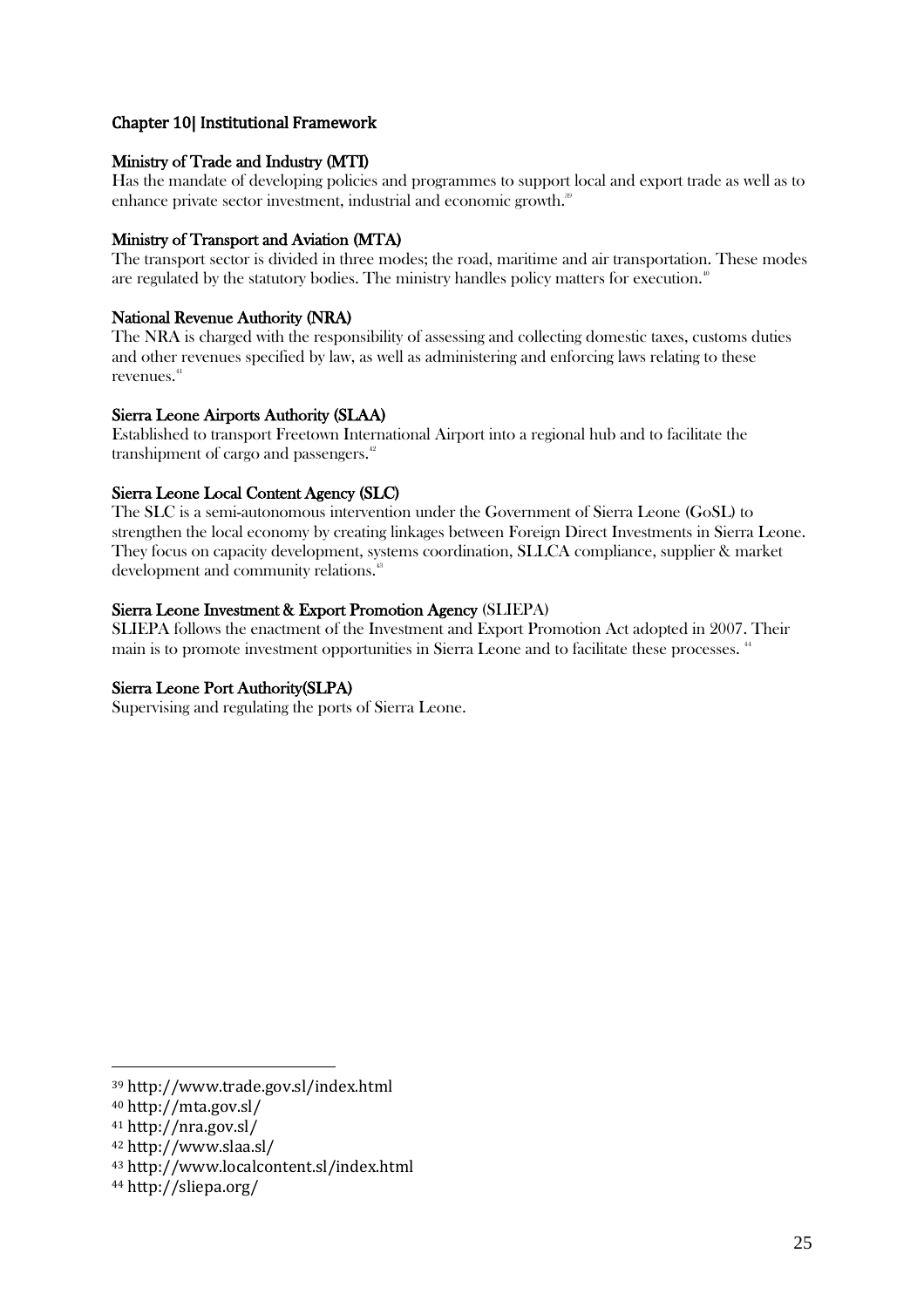#### Reference list

CHAPTER 1

- The Agenda for Prosperity, GoSL, 2013: [http://www.sierra](http://www.sierra-leone.org/Agenda%204%20Prosperity.pdf)[leone.org/Agenda%204%20Prosperity.pdf](http://www.sierra-leone.org/Agenda%204%20Prosperity.pdf) 

- Bolloré port logistics [: https://www.bollore-ports.com/en/worldwide-network/africa/port](https://www.bollore-ports.com/en/worldwide-network/africa/port-of-freetown-sierra-leone.html)[of-freetown-sierra-leone.html](https://www.bollore-ports.com/en/worldwide-network/africa/port-of-freetown-sierra-leone.html) 

CHAPTER 3

- MIT Import and export data:<https://atlas.media.mit.edu/en/profile/country/sle/>

- World Bank mining data:<http://www.worldbank.org/en/country/sierraleone/overview>

- Port development information: Sierra Leone: An Investor's Guide- A Private Sector Perspective on the Investment Landscape, Herbert Smith Freehills LLP 2015, July 2015.

#### CHAPTER 4

- Population, Urbanization and GDP data: IMF 2017: <https://www.worldbank.org/en/country/sierraleone>

#### CHAPTER 5

- Details on SPS port facility and the replacement of the Harbor Act: [http://www.ctn](http://www.ctn-gtms.com/?ISPS-CODE)[gtms.com/?ISPS-CODE](http://www.ctn-gtms.com/?ISPS-CODE) , <http://www.sierra-leone.org/laws.html>

- Logistics Performance Index, World Bank 2016 <https://lpi.worldbank.org/international/scorecard/column/254/C/SLE/2016>

- Refurbishment of Lungi International Airport by Lagan SCG[: https://laganscg.com/case](https://laganscg.com/case-study/lungi-international-airport/)[study/lungi-international-airport/](https://laganscg.com/case-study/lungi-international-airport/) 

- Construction of the Mamamah international Airport, the East African, March 7 2018: [http://www.theeastafrican.co.ke/news/Sierra-Leone-launches-Chinese-funded-airport-/2558-](http://www.theeastafrican.co.ke/news/Sierra-Leone-launches-Chinese-funded-airport-/2558-4332072-qvhsx5z/index.html) [4332072-qvhsx5z/index.html](http://www.theeastafrican.co.ke/news/Sierra-Leone-launches-Chinese-funded-airport-/2558-4332072-qvhsx5z/index.html) 

- Information on the Sierra Leonean railway system was sourced from the National Railway Museum, Freetown on the 3rd of February 2018.

 - Information on Tonkolili and People mining, the Mining Atlas: https://miningatlas.com/project/Marampa-Iron-Ore-Mine-Project.php

- Data on oil and petroleum sourced by SLIEPA

 <http://www.kngroup.com/solutions/telecoms/ecowan-fibre-optic-network/>KN Group: - Fibre optic network: SLIEPA & the KN Group: SLIEPA: <http://www.kngroup.com/solutions/telecoms/ecowan-fibre-optic-network/>

- Information on Electronic Transaction Policy: Herbert Smith Freehills LPP 2018: http://www.investinginsierraleone.com/infrastructure/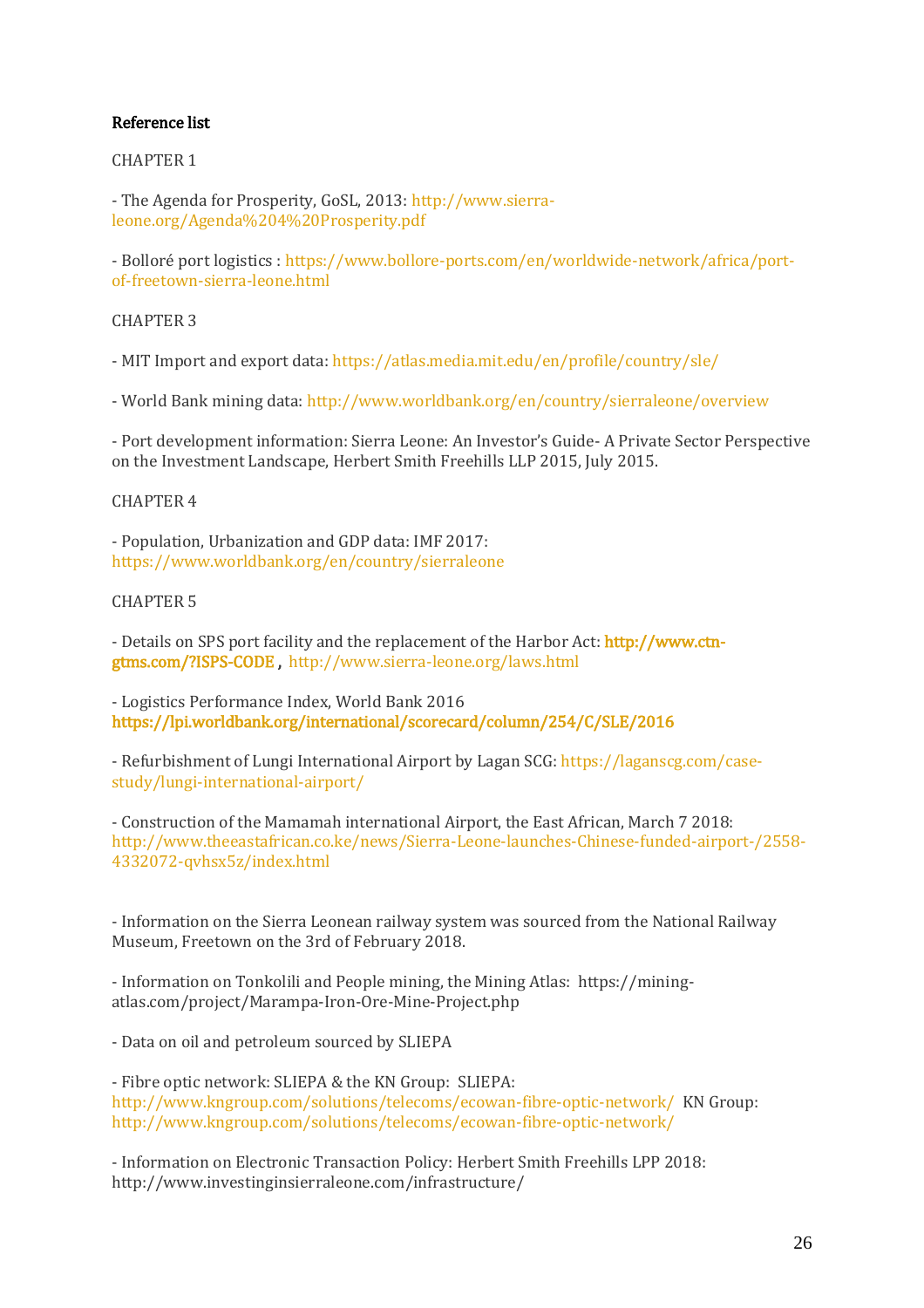#### CHAPTER 6

- Ongoing road constructions, SLIEPA[: http://sliepa.org/investment/infrastructure/](http://sliepa.org/investment/infrastructure/) 

- The Freetown Recovery Project, World Bank 2018: <http://documents.worldbank.org/curated/en/198391526298139128/pdf/Plan-Archive-1.pdf>

#### CHAPTER 7

- Global shipping routes:<https://www.wired.com/2010/01/global-shipping-map/> Information on the ports of Freetown and current ongoing projects has been sourced by SLIEPA

- Possible construction of a deep water port at Sulima, Mining Weekly, 13-01-2017 by Natasha Odendaal: [http://www.miningweekly.com/article/shining-iron-ore-future-for-sierra-leone](http://www.miningweekly.com/article/shining-iron-ore-future-for-sierra-leone-possible-as-chinese-investors-commit-2017-01-13)[possible-as-chinese-investors-commit-2017-01-13](http://www.miningweekly.com/article/shining-iron-ore-future-for-sierra-leone-possible-as-chinese-investors-commit-2017-01-13) 

- Licensing of deep water offshore blocks containing oil and gas, Reuters, 14-06-2018 by Cooper Inveen: https://www.reuters.com/article/leone-oil/sierra-leone-in-fourth-bid-to-launch-oilsector-with-licensing-round-idUSL8N1TG4EI

#### CHAPTER 8

-Information based on an interview with Peter van Rheenen (Project Manager EvoFenedex), 08- 06-2018

- Sierra Leone Agro Processing Competitiveness Project 2018

CHAPTER 9

All relevant laws and policies:

http://www.sierraleone.org/LawsThe%20Public%20Private%20Partnership%20%20Act,%202010.pdf http://www.sierra-leone.org/Laws/2004-10p.pdf http://www.parliament.gov.sl/dnn5/LinkClick.aspx?fileticket=4TVSzJOh7ek%3D&tabid=79&  $miD=650$ http://nra.gov.sl/individuals-and-partnerships/licenses

CHAPTER 10

Institutional frameworks:

http://www.trade.gov.sl/index.html http://mta.gov.sl/ http://nra.gov.sl/ http://www.slaa.sl/ http://www.localcontent.sl/index.html http://sliepa.org/